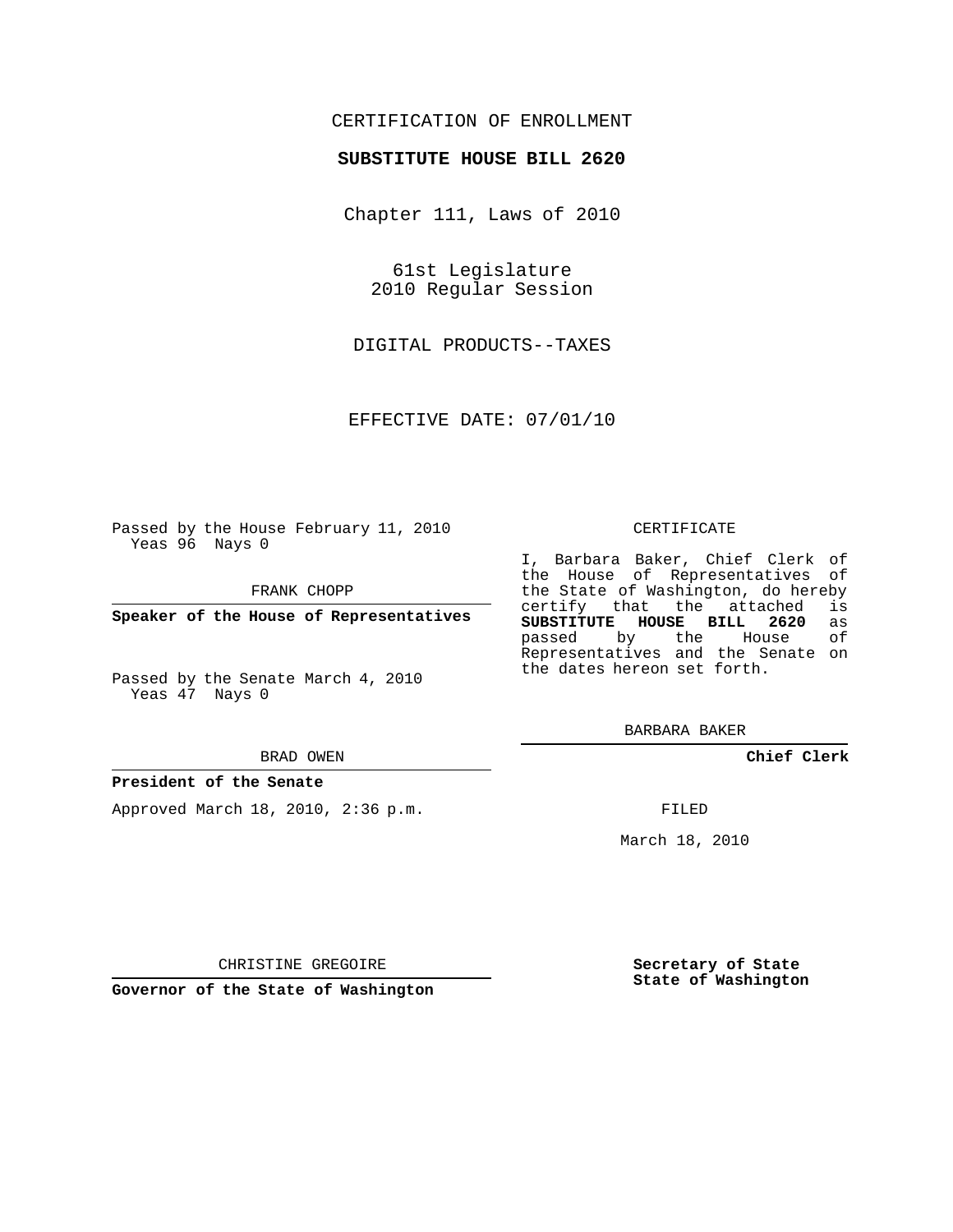### **SUBSTITUTE HOUSE BILL 2620** \_\_\_\_\_\_\_\_\_\_\_\_\_\_\_\_\_\_\_\_\_\_\_\_\_\_\_\_\_\_\_\_\_\_\_\_\_\_\_\_\_\_\_\_\_

\_\_\_\_\_\_\_\_\_\_\_\_\_\_\_\_\_\_\_\_\_\_\_\_\_\_\_\_\_\_\_\_\_\_\_\_\_\_\_\_\_\_\_\_\_

Passed Legislature - 2010 Regular Session

#### **State of Washington 61st Legislature 2010 Regular Session**

**By** House Finance (originally sponsored by Representatives Hunter and Moeller; by request of Department of Revenue)

READ FIRST TIME 02/02/10.

 AN ACT Relating to excise taxation of certain products and services provided or furnished electronically; amending RCW 82.04.190, 82.04.192, 82.04.257, 82.04.2907, 82.04.297, 82.32.080, 35.102.130, 82.08.02082, 82.08.02087, 82.12.02082, 82.12.02087, 82.32.532, and 82.32.533; reenacting and amending RCW 82.04.050 and 82.08.195; creating new sections; and providing an effective date.

BE IT ENACTED BY THE LEGISLATURE OF THE STATE OF WASHINGTON:

# **PART I**

## **BACKGROUND AND PURPOSE**

 NEW SECTION. **Sec. 101.** The 2009 legislature enacted Engrossed Substitute House Bill No. 2075 (chapter 535, Laws of 2009), an act relating to the excise taxation of certain products and services provided or furnished electronically. The bill took effect July 26, 2009.

 Engrossed Substitute House Bill No. 2075, at eighty-five pages, was a comprehensive piece of legislation that made major changes to state and local sales and use taxes, as well as the state business and occupation tax. Moreover, Engrossed Substitute House Bill No. 2075 was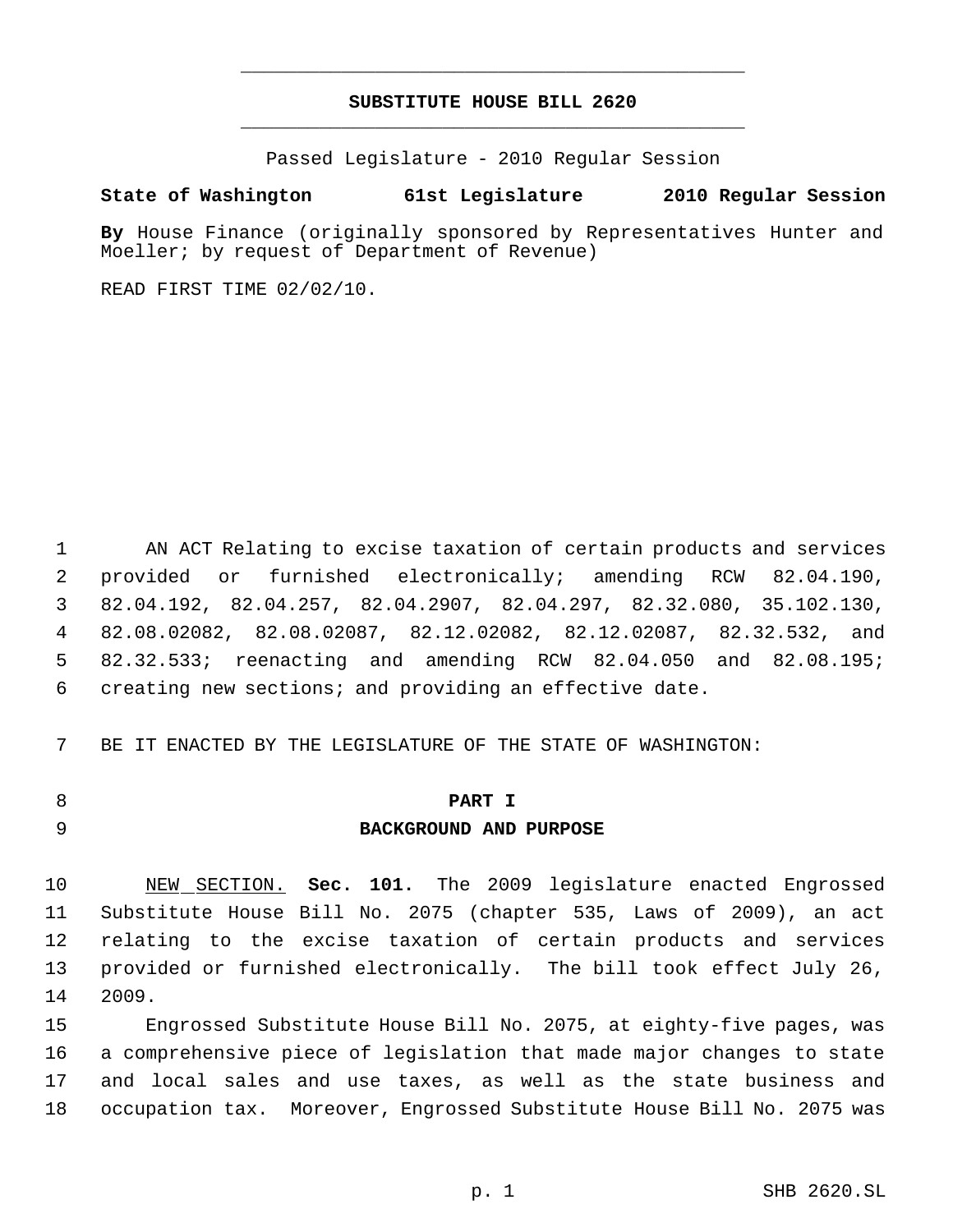a complex piece of legislation because of the intricate interrelationship between the sales tax and the business and occupation tax and also because the bill affects the taxation of products and services that involve technologies that are changing rapidly.

 Because of the complexity and length of Engrossed Substitute House Bill No. 2075, it was the legislature's expectation that, in the course of implementing the bill, ambiguities and unintended consequences would be discovered, which, if not corrected, will unsettle expectations. Thus, the legislature further anticipated that it would need to consider legislation in the 2010 legislative session to address these issues.

 Therefore, the purpose of this act is to clarify ambiguities, correct unintended consequences, restore expectations, and conform the law to the original intent of the legislature.

# **PART II**

### **DEFINITIONS**

 **Sec. 201.** RCW 82.04.050 and 2009 c 563 s 301 and 2009 c 535 s 301 are each reenacted and amended to read as follows:

 (1) "Sale at retail" or "retail sale" means every sale of tangible personal property (including articles produced, fabricated, or imprinted) to all persons irrespective of the nature of their business and including, among others, without limiting the scope hereof, persons who install, repair, clean, alter, improve, construct, or decorate real or personal property of or for consumers other than a sale to a person who presents a seller's permit or uniform exemption certificate in conformity with RCW 82.04.470 and who:

 (a) Purchases for the purpose of resale as tangible personal property in the regular course of business without intervening use by such person, but a purchase for the purpose of resale by a regional transit authority under RCW 81.112.300 is not a sale for resale; or

 (b) Installs, repairs, cleans, alters, imprints, improves, constructs, or decorates real or personal property of or for consumers, if such tangible personal property becomes an ingredient or component of such real or personal property without intervening use by such person; or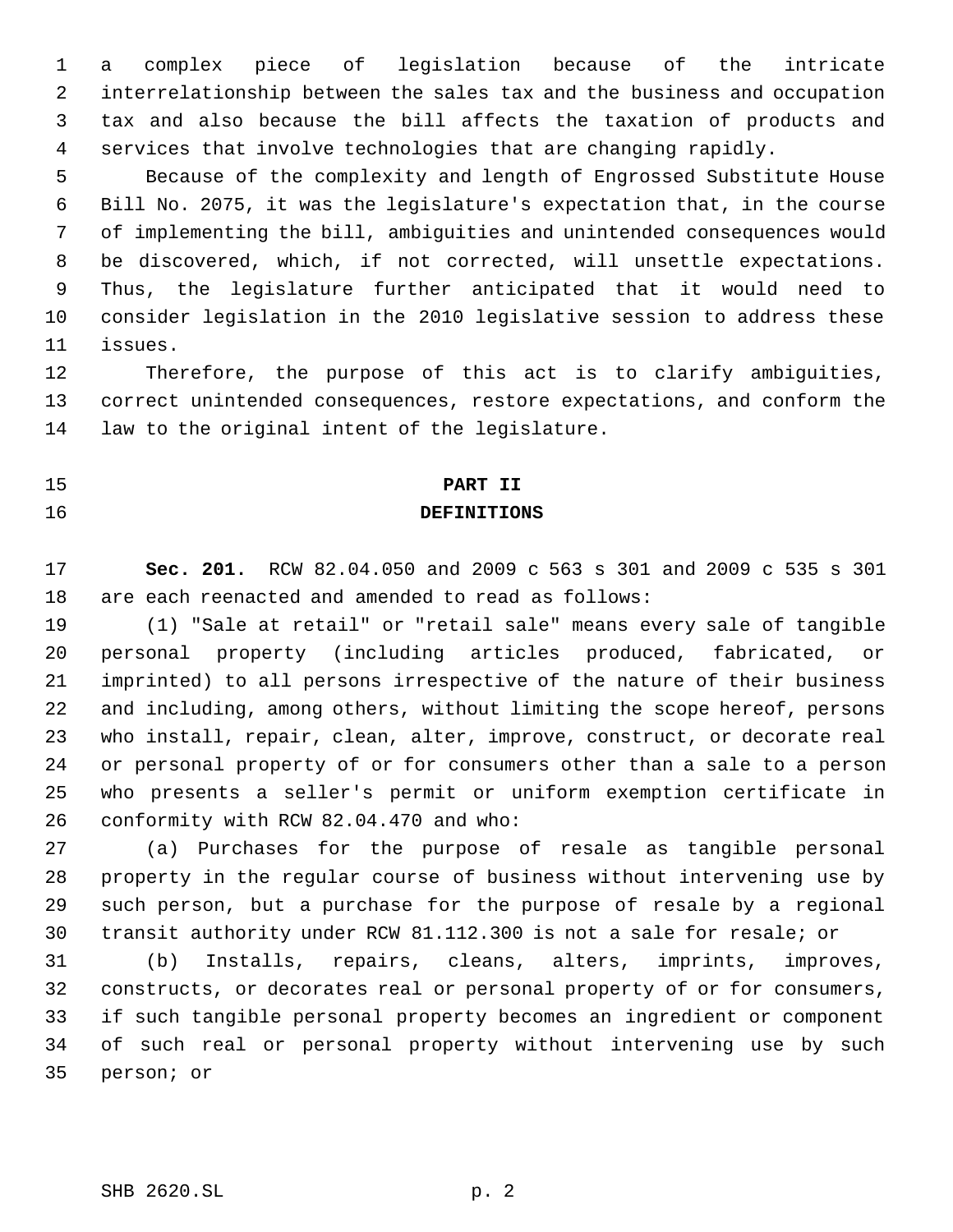(c) Purchases for the purpose of consuming the property purchased in producing for sale a new article of tangible personal property or substance, of which such property becomes an ingredient or component or is a chemical used in processing, when the primary purpose of such chemical is to create a chemical reaction directly through contact with an ingredient of a new article being produced for sale; or

 (d) Purchases for the purpose of consuming the property purchased in producing ferrosilicon which is subsequently used in producing magnesium for sale, if the primary purpose of such property is to create a chemical reaction directly through contact with an ingredient of ferrosilicon; or

 (e) Purchases for the purpose of providing the property to consumers as part of competitive telephone service, as defined in RCW 82.04.065. The term shall include every sale of tangible personal property which is used or consumed or to be used or consumed in the performance of any activity classified as a "sale at retail" or "retail sale" even though such property is resold or utilized as provided in (a), (b), (c), (d), or (e) of this subsection following such use. The term also means every sale of tangible personal property to persons engaged in any business which is taxable under RCW 82.04.280 (2) and (7), 82.04.290, and 82.04.2908; or

 (f) Purchases for the purpose of satisfying the person's obligations under an extended warranty as defined in subsection (7) of this section, if such tangible personal property replaces or becomes an ingredient or component of property covered by the extended warranty without intervening use by such person.

27 (2) The term "sale at retail" or "retail sale" includes the sale of or charge made for tangible personal property consumed and/or for labor and services rendered in respect to the following:

 (a) The installing, repairing, cleaning, altering, imprinting, or improving of tangible personal property of or for consumers, including charges made for the mere use of facilities in respect thereto, but excluding charges made for the use of self-service laundry facilities, and also excluding sales of laundry service to nonprofit health care facilities, and excluding services rendered in respect to live animals, birds and insects;

 (b) The constructing, repairing, decorating, or improving of new or existing buildings or other structures under, upon, or above real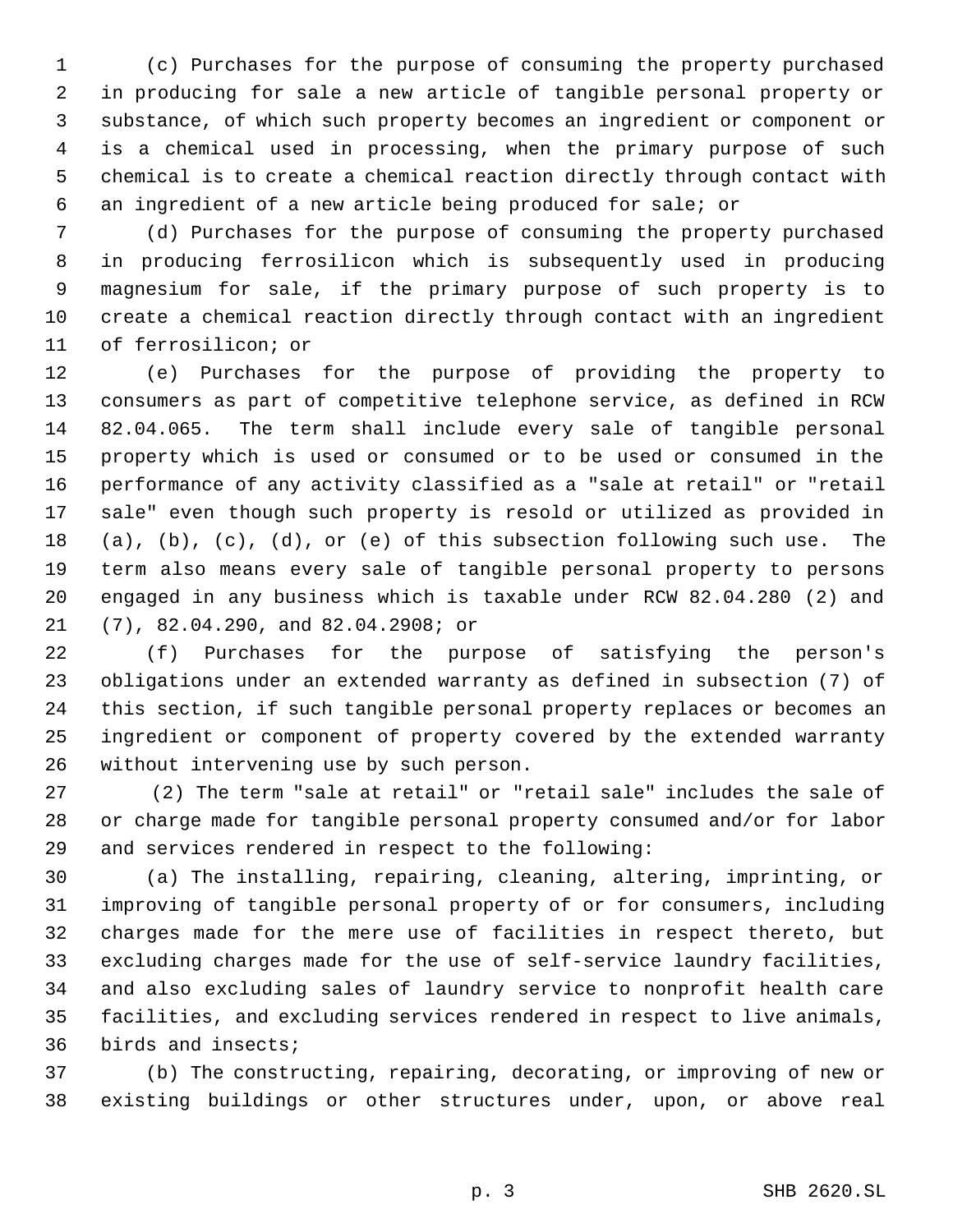property of or for consumers, including the installing or attaching of any article of tangible personal property therein or thereto, whether or not such personal property becomes a part of the realty by virtue of installation, and shall also include the sale of services or charges made for the clearing of land and the moving of earth excepting the mere leveling of land used in commercial farming or agriculture;

 (c) The constructing, repairing, or improving of any structure upon, above, or under any real property owned by an owner who conveys the property by title, possession, or any other means to the person performing such construction, repair, or improvement for the purpose of performing such construction, repair, or improvement and the property is then reconveyed by title, possession, or any other means to the 13 original owner;

 (d) The cleaning, fumigating, razing, or moving of existing buildings or structures, but may not include the charge made for janitorial services; and for purposes of this section the term "janitorial services" shall mean those cleaning and caretaking services ordinarily performed by commercial janitor service businesses including, but not limited to, wall and window washing, floor cleaning and waxing, and the cleaning in place of rugs, drapes and upholstery. The term "janitorial services" does not include painting, papering, repairing, furnace or septic tank cleaning, snow removal or sandblasting;

24 (e) Automobile towing and similar automotive transportation services, but not in respect to those required to report and pay taxes under chapter 82.16 RCW;

 (f) The furnishing of lodging and all other services by a hotel, rooming house, tourist court, motel, trailer camp, and the granting of any similar license to use real property, as distinguished from the renting or leasing of real property, and it is presumed that the occupancy of real property for a continuous period of one month or more constitutes a rental or lease of real property and not a mere license to use or enjoy the same. For the purposes of this subsection, it shall be presumed that the sale of and charge made for the furnishing of lodging for a continuous period of one month or more to a person is a rental or lease of real property and not a mere license to enjoy the same;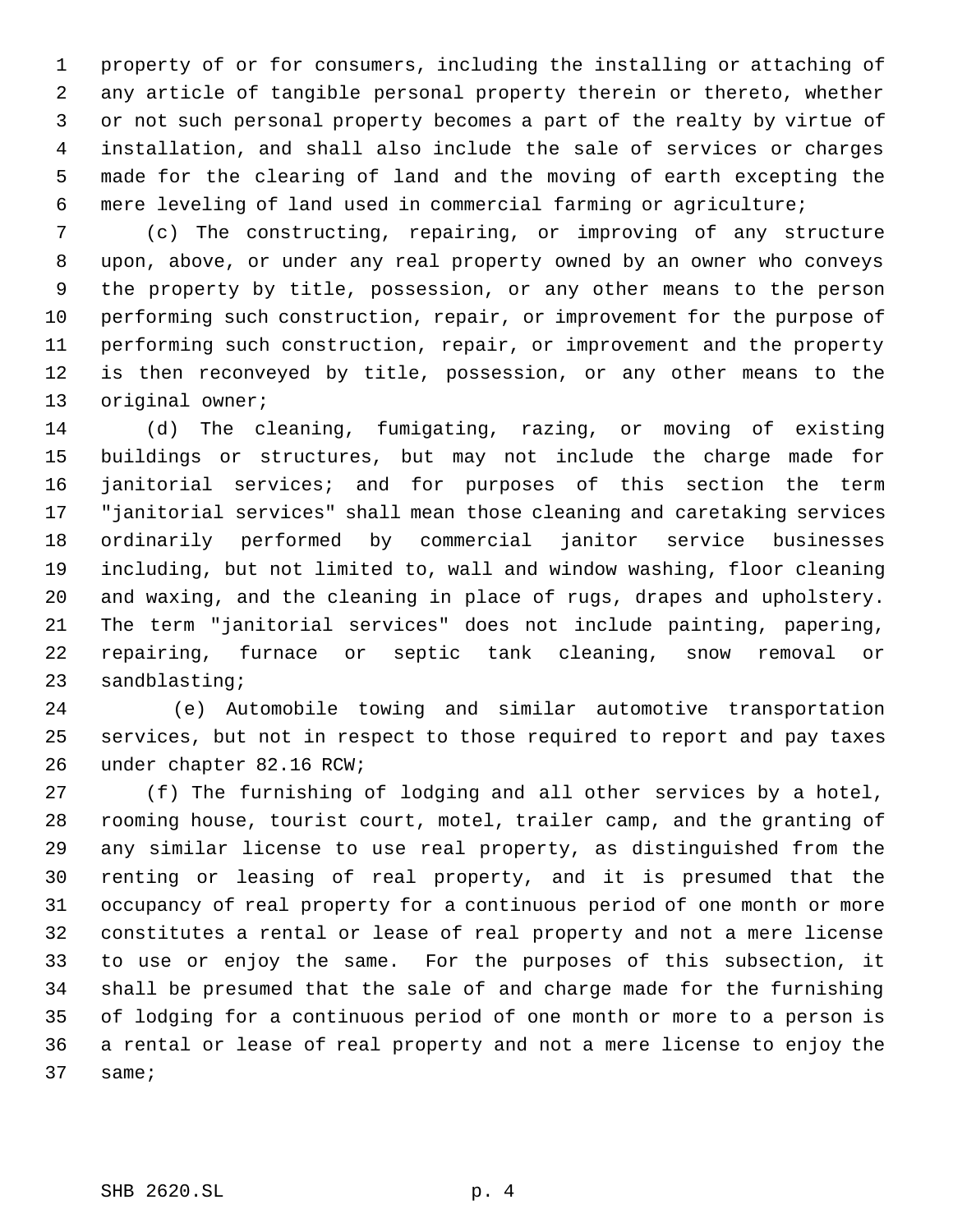(g) The installing, repairing, altering, or improving of digital goods for consumers;

3 (h) Persons taxable under (a), (b), (c), (d), (e), (f), and (q) of this subsection when such sales or charges are for property, labor and services which are used or consumed in whole or in part by such persons in the performance of any activity defined as a "sale at retail" or "retail sale" even though such property, labor and services may be resold after such use or consumption. Nothing contained in this subsection shall be construed to modify subsection (1) of this section and nothing contained in subsection (1) of this section may be construed to modify this subsection.

 (3) The term "sale at retail" or "retail sale" includes the sale of or charge made for personal, business, or professional services including amounts designated as interest, rents, fees, admission, and other service emoluments however designated, received by persons engaging in the following business activities:

 (a) Amusement and recreation services including but not limited to golf, pool, billiards, skating, bowling, ski lifts and tows, day trips 19 for sightseeing purposes, and others, when provided to consumers;

(b) Abstract, title insurance, and escrow services;

(c) Credit bureau services;

(d) Automobile parking and storage garage services;

 (e) Landscape maintenance and horticultural services but excluding (i) horticultural services provided to farmers and (ii) pruning, trimming, repairing, removing, and clearing of trees and brush near electric transmission or distribution lines or equipment, if performed by or at the direction of an electric utility;

 (f) Service charges associated with tickets to professional sporting events; and

 (g) The following personal services: Physical fitness services, tanning salon services, tattoo parlor services, steam bath services, turkish bath services, escort services, and dating services.

(4)(a) The term also includes:

 (i) The renting or leasing of tangible personal property to consumers; and

 (ii) Providing tangible personal property along with an operator for a fixed or indeterminate period of time. A consideration of this is that the operator is necessary for the tangible personal property to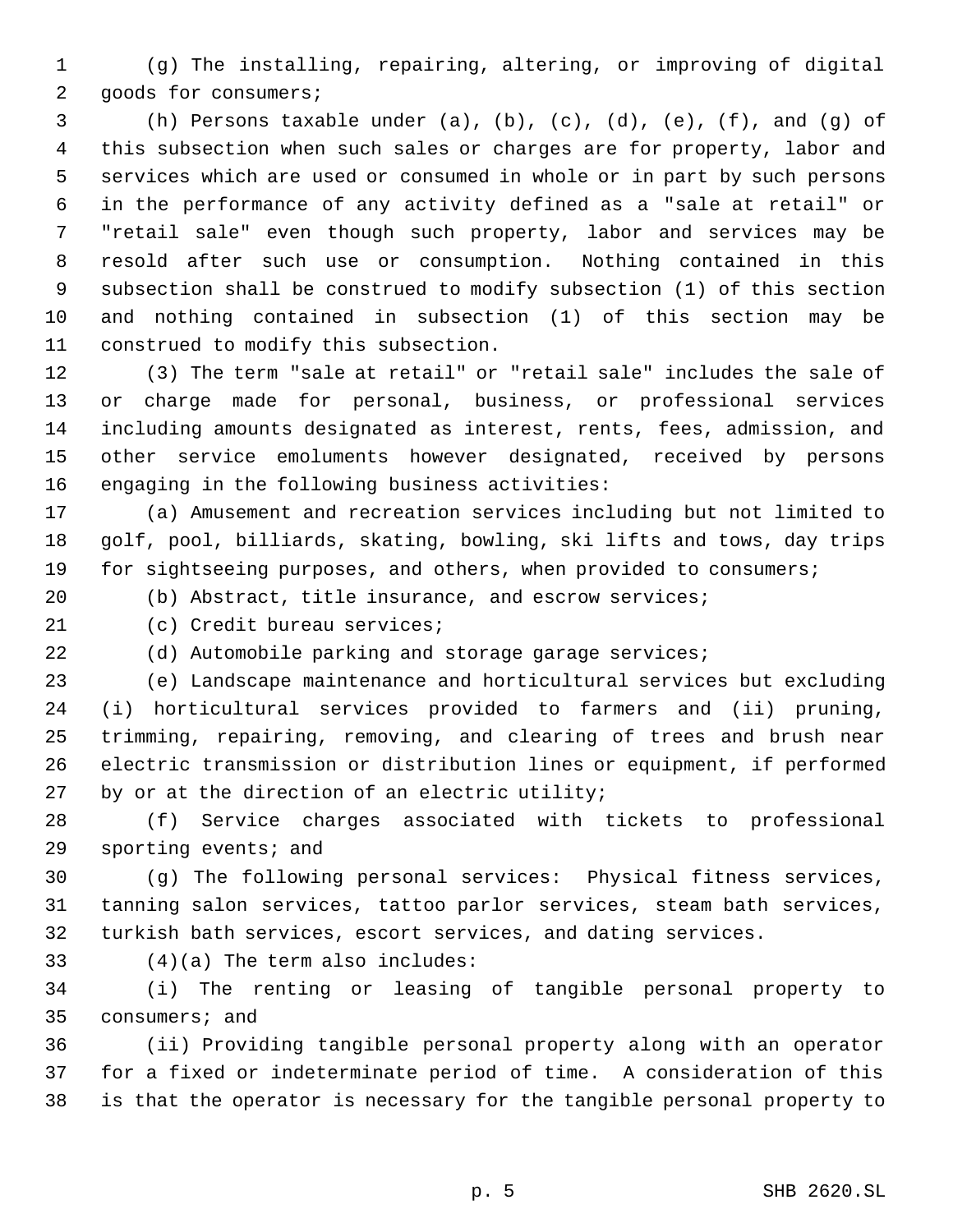perform as designed. For the purpose of this subsection (4)(a)(ii), an operator must do more than maintain, inspect, or set up the tangible personal property.

 (b) The term does not include the renting or leasing of tangible personal property where the lease or rental is for the purpose of sublease or subrent.

 (5) The term also includes the providing of "competitive telephone service," "telecommunications service," or "ancillary services," as those terms are defined in RCW 82.04.065, to consumers.

 (6)(a) The term also includes the sale of prewritten computer software other than a sale to a person who presents a seller's permit or uniform exemption certificate in conformity with RCW 82.04.470, regardless of the method of delivery to the end user. For purposes of this subsection (6)(a), the sale of prewritten computer software includes the sale of or charge made for a key or an enabling or activation code, where the key or code is required to activate prewritten computer software and put the software into use. There is no separate sale of the key or code from the prewritten computer software, regardless of how the sale may be characterized by the vendor or by the purchaser.

 The term "retail sale" does not include the sale of or charge made for:

(i) Custom software; or

(ii) The customization of prewritten computer software.

 (b)(i) The term also includes the charge made to consumers for the right to access and use prewritten computer software, where possession of the software is maintained by the seller or a third party, regardless of whether the charge for the service is on a per use, per user, per license, subscription, or some other basis.

 (ii)(A) The service described in (b)(i) of this subsection (6) includes the right to access and use prewritten computer software to perform data processing.

 (B) For purposes of this subsection (6)(b)(ii), "data processing" means the systematic performance of operations on data to extract the 35 required information in an appropriate form or to convert the data to usable information. Data processing includes check processing, image processing, form processing, survey processing, payroll processing, claim processing, and similar activities.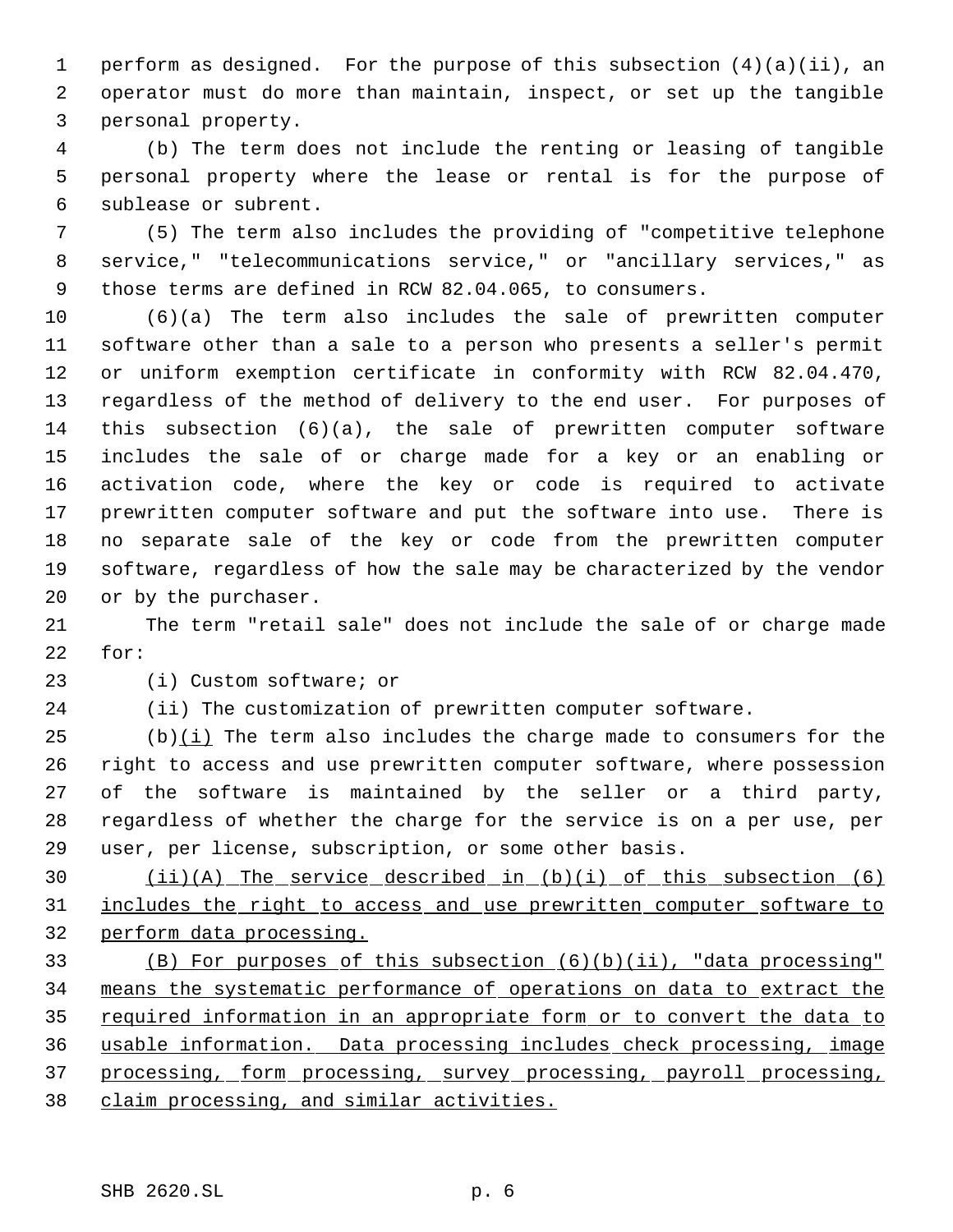(7) The term also includes the sale of or charge made for an extended warranty to a consumer. For purposes of this subsection, "extended warranty" means an agreement for a specified duration to perform the replacement or repair of tangible personal property at no additional charge or a reduced charge for tangible personal property, labor, or both, or to provide indemnification for the replacement or repair of tangible personal property, based on the occurrence of specified events. The term "extended warranty" does not include an agreement, otherwise meeting the definition of extended warranty in this subsection, if no separate charge is made for the agreement and the value of the agreement is included in the sales price of the tangible personal property covered by the agreement. For purposes of this subsection, "sales price" has the same meaning as in RCW 82.08.010.

 (8)(a) The term also includes the following sales to consumers of digital goods, digital codes, and digital automated services:

 (i) Sales in which the seller has granted the purchaser the right 18 of permanent use;

 (ii) Sales in which the seller has granted the purchaser a right of 20 use that is less than permanent;

 (iii) Sales in which the purchaser is not obligated to make continued payment as a condition of the sale; and

 (iv) Sales in which the purchaser is obligated to make continued payment as a condition of the sale.

 (b) A retail sale of digital goods, digital codes, or digital automated services under this subsection (8) includes any services provided by the seller exclusively in connection with the digital goods, digital codes, or digital automated services, whether or not a separate charge is made for such services.

 (c) For purposes of this subsection, "permanent" means perpetual or for an indefinite or unspecified length of time. A right of permanent use is presumed to have been granted unless the agreement between the seller and the purchaser specifies or the circumstances surrounding the transaction suggest or indicate that the right to use terminates on the occurrence of a condition subsequent.

 (9) The term does not include the sale of or charge made for labor and services rendered in respect to the building, repairing, or improving of any street, place, road, highway, easement, right-of-way,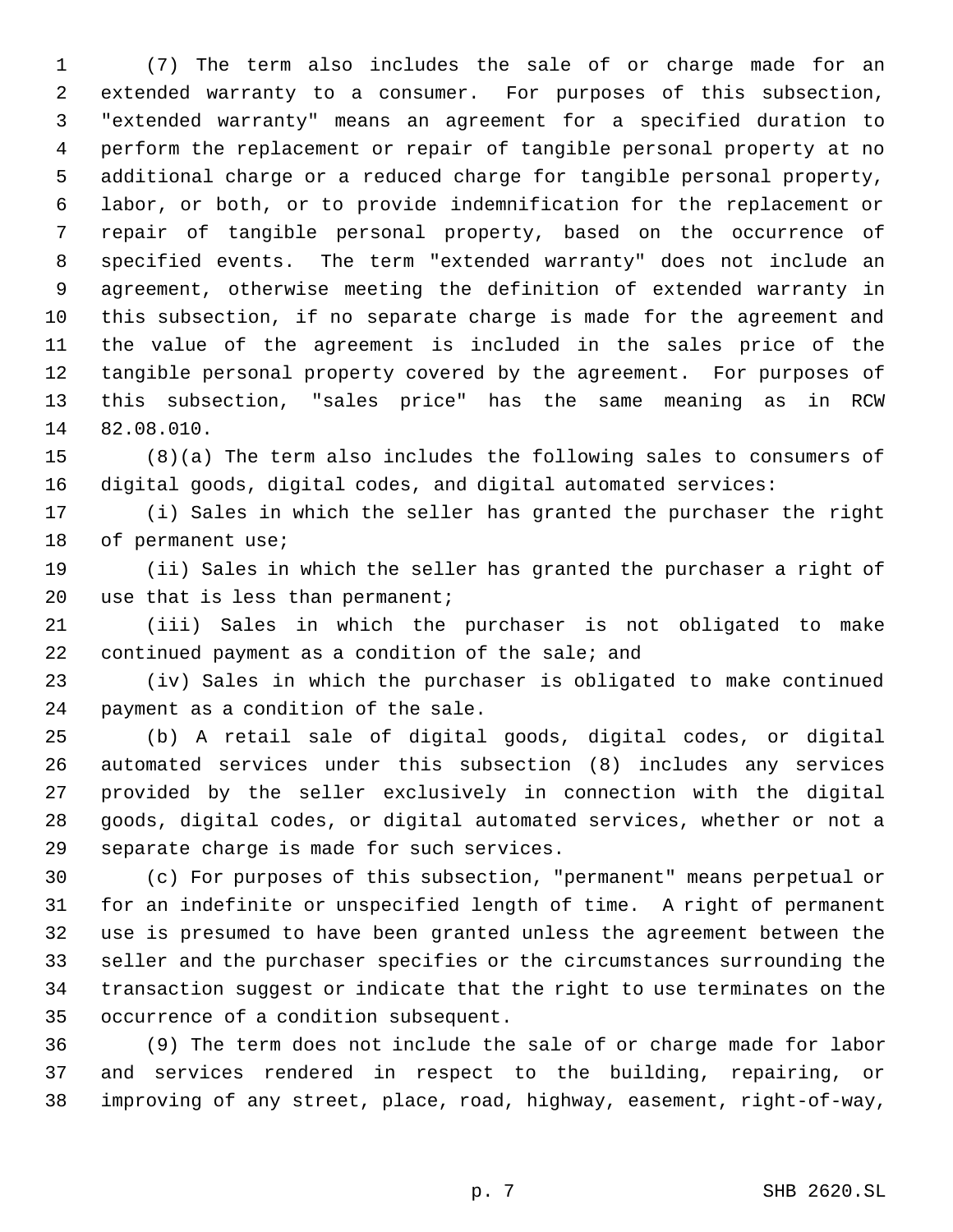mass public transportation terminal or parking facility, bridge, tunnel, or trestle which is owned by a municipal corporation or political subdivision of the state or by the United States and which is used or to be used primarily for foot or vehicular traffic including mass transportation vehicles of any kind.

 (10) The term also does not include sales of chemical sprays or washes to persons for the purpose of postharvest treatment of fruit for the prevention of scald, fungus, mold, or decay, nor does it include sales of feed, seed, seedlings, fertilizer, agents for enhanced pollination including insects such as bees, and spray materials to: (a) Persons who participate in the federal conservation reserve program, the environmental quality incentives program, the wetlands reserve program, and the wildlife habitat incentives program, or their successors administered by the United States department of agriculture; (b) farmers for the purpose of producing for sale any agricultural product; and (c) farmers acting under cooperative habitat development or access contracts with an organization exempt from federal income tax under Title 26 U.S.C. Sec. 501(c)(3) or the Washington state department of fish and wildlife to produce or improve wildlife habitat on land that the farmer owns or leases.

 (11) The term does not include the sale of or charge made for labor and services rendered in respect to the constructing, repairing, decorating, or improving of new or existing buildings or other structures under, upon, or above real property of or for the United States, any instrumentality thereof, or a county or city housing authority created pursuant to chapter 35.82 RCW, including the installing, or attaching of any article of tangible personal property therein or thereto, whether or not such personal property becomes a part of the realty by virtue of installation. Nor does the term include the sale of services or charges made for the clearing of land and the moving of earth of or for the United States, any instrumentality thereof, or a county or city housing authority. Nor does the term include the sale of services or charges made for cleaning up for the United States, or its instrumentalities, radioactive waste and other by-products of weapons production and nuclear research and development.

 (12) The term does not include the sale of or charge made for labor, services, or tangible personal property pursuant to agreements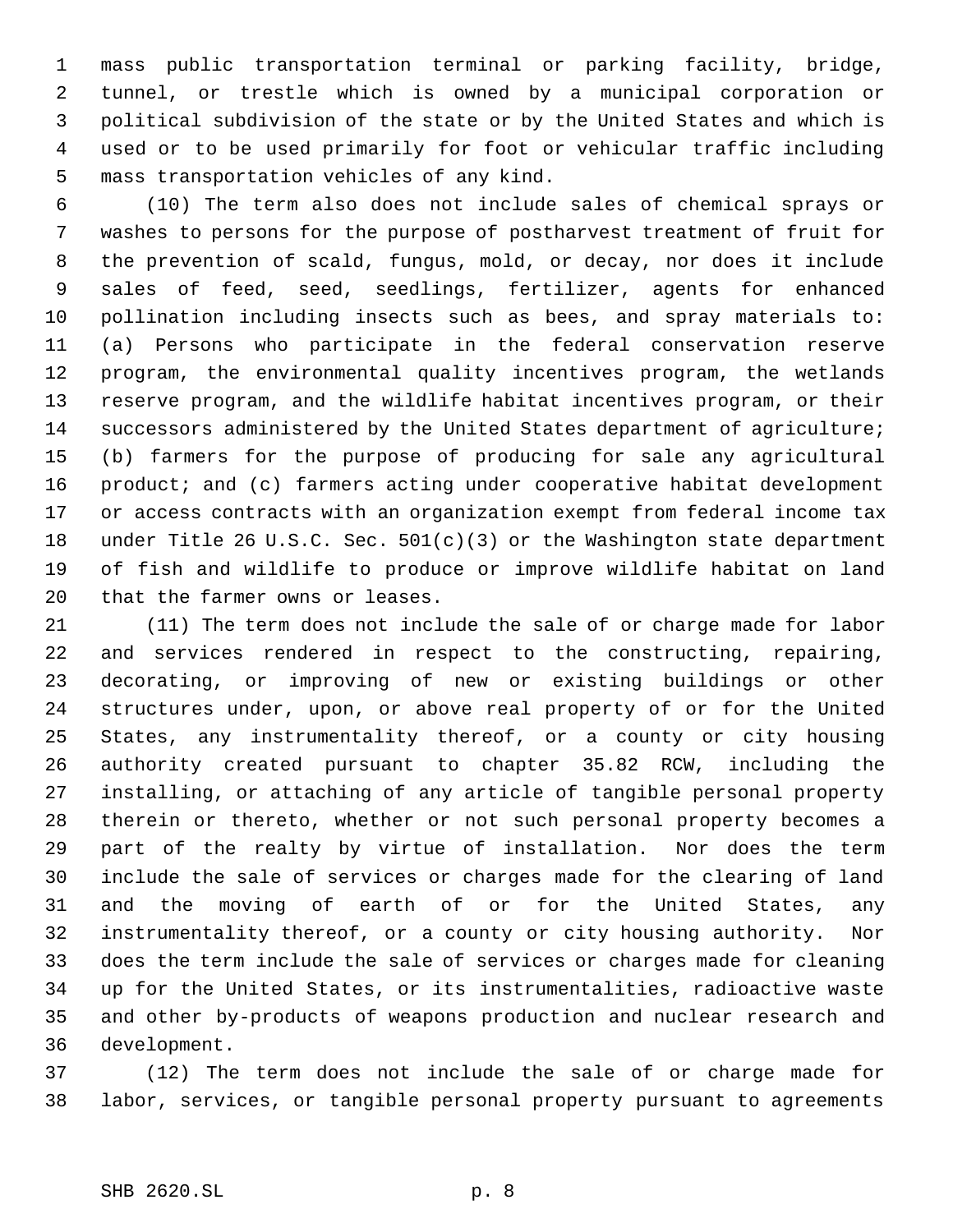providing maintenance services for bus, rail, or rail fixed guideway equipment when a regional transit authority is the recipient of the labor, services, or tangible personal property, and a transit agency, as defined in RCW 81.104.015, performs the labor or services.

 **Sec. 202.** RCW 82.04.190 and 2009 c 535 s 302 are each amended to read as follows:

"Consumer" means the following:

 (1) Any person who purchases, acquires, owns, holds, or uses any article of tangible personal property irrespective of the nature of the person's business and including, among others, without limiting the scope hereof, persons who install, repair, clean, alter, improve, construct, or decorate real or personal property of or for consumers other than for the purpose (a) of resale as tangible personal property in the regular course of business or (b) of incorporating such property as an ingredient or component of real or personal property when installing, repairing, cleaning, altering, imprinting, improving, constructing, or decorating such real or personal property of or for consumers or (c) of consuming such property in producing for sale a new article of tangible personal property or a new substance, of which such property becomes an ingredient or component or as a chemical used in processing, when the primary purpose of such chemical is to create a chemical reaction directly through contact with an ingredient of a new article being produced for sale or (d) of consuming the property purchased in producing ferrosilicon which is subsequently used in producing magnesium for sale, if the primary purpose of such property is to create a chemical reaction directly through contact with an ingredient of ferrosilicon or (e) of satisfying the person's obligations under an extended warranty as defined in RCW 82.04.050(7), if such tangible personal property replaces or becomes an ingredient or component of property covered by the extended warranty without intervening use by such person;

 (2)(a) Any person engaged in any business activity taxable under RCW 82.04.290 or 82.04.2908; (b) any person who purchases, acquires, or uses any competitive telephone service, ancillary services, or telecommunications service as those terms are defined in RCW 82.04.065, other than for resale in the regular course of business; (c) any person who purchases, acquires, or uses any service defined in RCW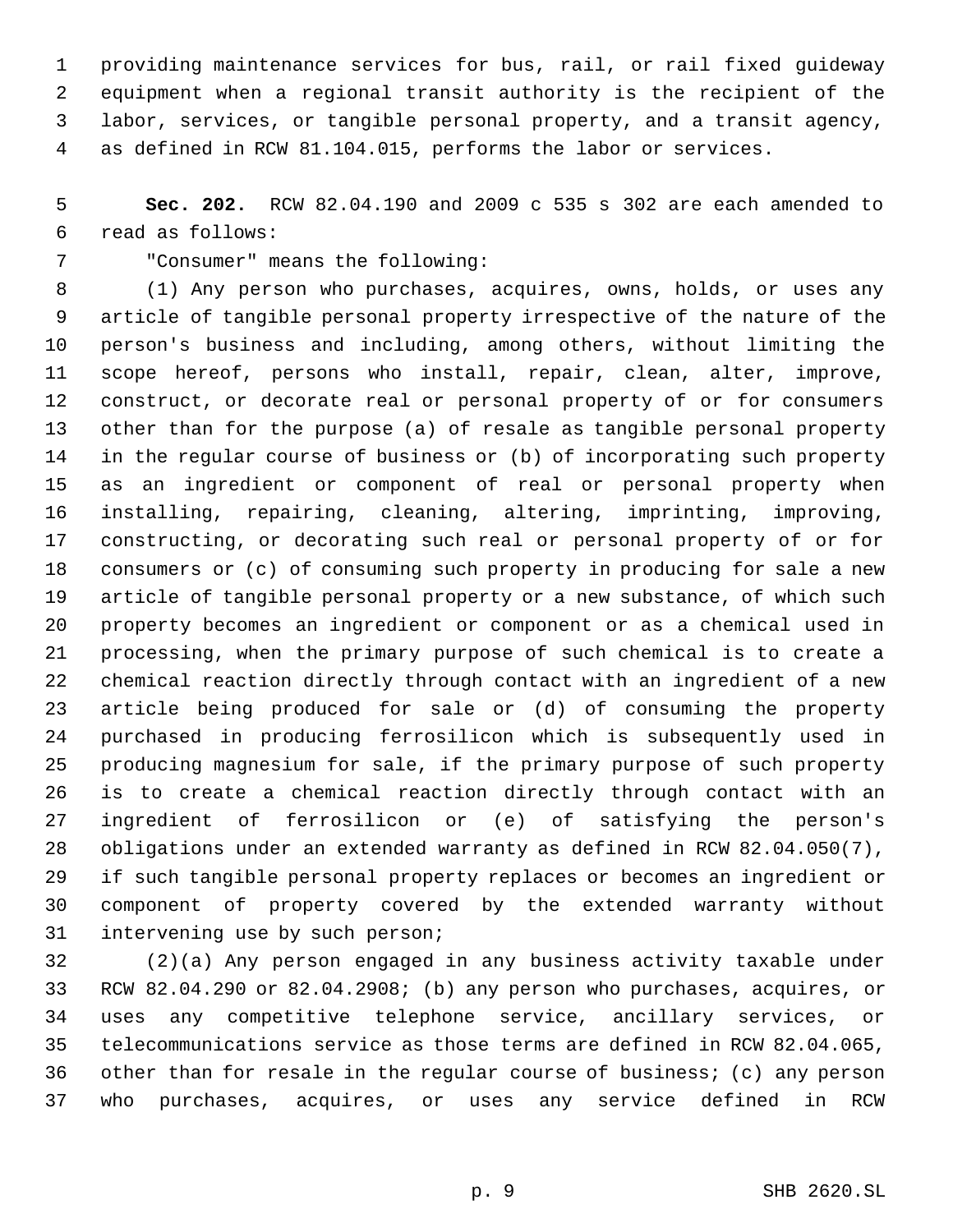82.04.050(2) (a) or (g), other than for resale in the regular course of business or for the purpose of satisfying the person's obligations under an extended warranty as defined in RCW 82.04.050(7); (d) any person who purchases, acquires, or uses any amusement and recreation service defined in RCW 82.04.050(3)(a), other than for resale in the regular course of business; (e) any person who purchases or acquires an extended warranty as defined in RCW 82.04.050(7) other than for resale in the regular course of business; and (f) any person who is an end user of software. For purposes of this subsection (2)(f) and RCW 82.04.050(6), a person who purchases or otherwise acquires prewritten computer software, who provides services described in RCW 82.04.050(6)(b) and who will charge consumers for the right to access and use the prewritten computer software, is not an end user of the prewritten computer software;

 (3) Any person engaged in the business of contracting for the building, repairing or improving of any street, place, road, highway, easement, right-of-way, mass public transportation terminal or parking facility, bridge, tunnel, or trestle which is owned by a municipal corporation or political subdivision of the state of Washington or by the United States and which is used or to be used primarily for foot or vehicular traffic including mass transportation vehicles of any kind as defined in RCW 82.04.280, in respect to tangible personal property when such person incorporates such property as an ingredient or component of such publicly owned street, place, road, highway, easement, right-of-way, mass public transportation terminal or parking facility, bridge, tunnel, or trestle by installing, placing or spreading the property in or upon the right-of-way of such street, place, road, highway, easement, bridge, tunnel, or trestle or in or upon the site of such mass public transportation terminal or parking facility;

 (4) Any person who is an owner, lessee or has the right of possession to or an easement in real property which is being constructed, repaired, decorated, improved, or otherwise altered by a person engaged in business, excluding only (a) municipal corporations or political subdivisions of the state in respect to labor and services rendered to their real property which is used or held for public road purposes, and (b) the United States, instrumentalities thereof, and county and city housing authorities created pursuant to chapter 35.82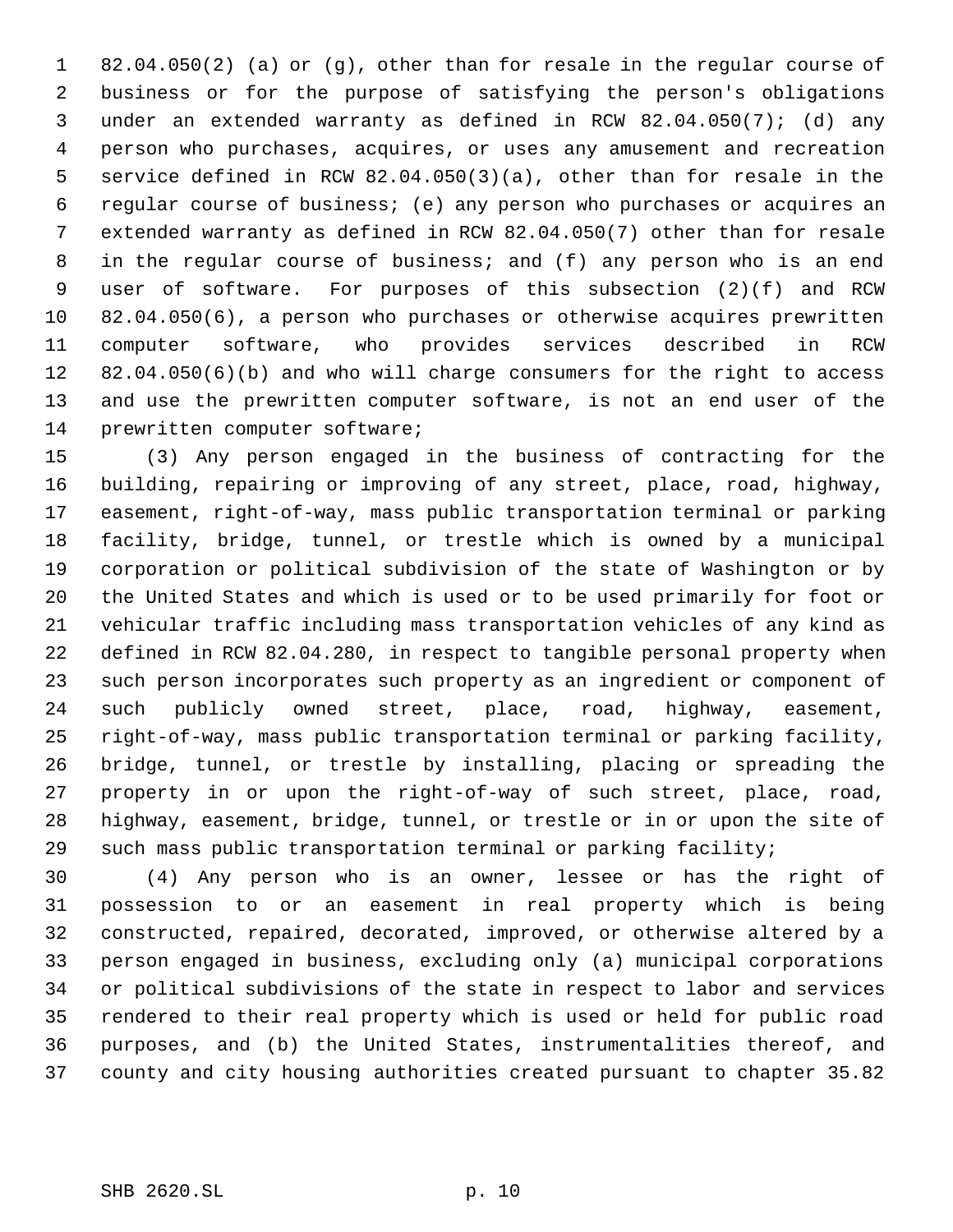RCW in respect to labor and services rendered to their real property. Nothing contained in this or any other subsection of this definition shall be construed to modify any other definition of "consumer";

 (5) Any person who is an owner, lessee, or has the right of possession to personal property which is being constructed, repaired, improved, cleaned, imprinted, or otherwise altered by a person engaged in business;

 (6) Any person engaged in the business of constructing, repairing, decorating, or improving new or existing buildings or other structures under, upon, or above real property of or for the United States, any instrumentality thereof, or a county or city housing authority created pursuant to chapter 35.82 RCW, including the installing or attaching of any article of tangible personal property therein or thereto, whether or not such personal property becomes a part of the realty by virtue of installation; also, any person engaged in the business of clearing land and moving earth of or for the United States, any instrumentality thereof, or a county or city housing authority created pursuant to chapter 35.82 RCW. Any such person shall be a consumer within the meaning of this subsection in respect to tangible personal property incorporated into, installed in, or attached to such building or other structure by such person, except that consumer does not include any person engaged in the business of constructing, repairing, decorating, or improving new or existing buildings or other structures under, upon, or above real property of or for the United States, or any instrumentality thereof, if the investment project would qualify for sales and use tax deferral under chapter 82.63 RCW if undertaken by a private entity;

 (7) Any person who is a lessor of machinery and equipment, the rental of which is exempt from the tax imposed by RCW 82.08.020 under RCW 82.08.02565, with respect to the sale of or charge made for tangible personal property consumed in respect to repairing the machinery and equipment, if the tangible personal property has a useful life of less than one year. Nothing contained in this or any other subsection of this section shall be construed to modify any other definition of "consumer";

 (8) Any person engaged in the business of cleaning up for the United States, or its instrumentalities, radioactive waste and other by-products of weapons production and nuclear research and development;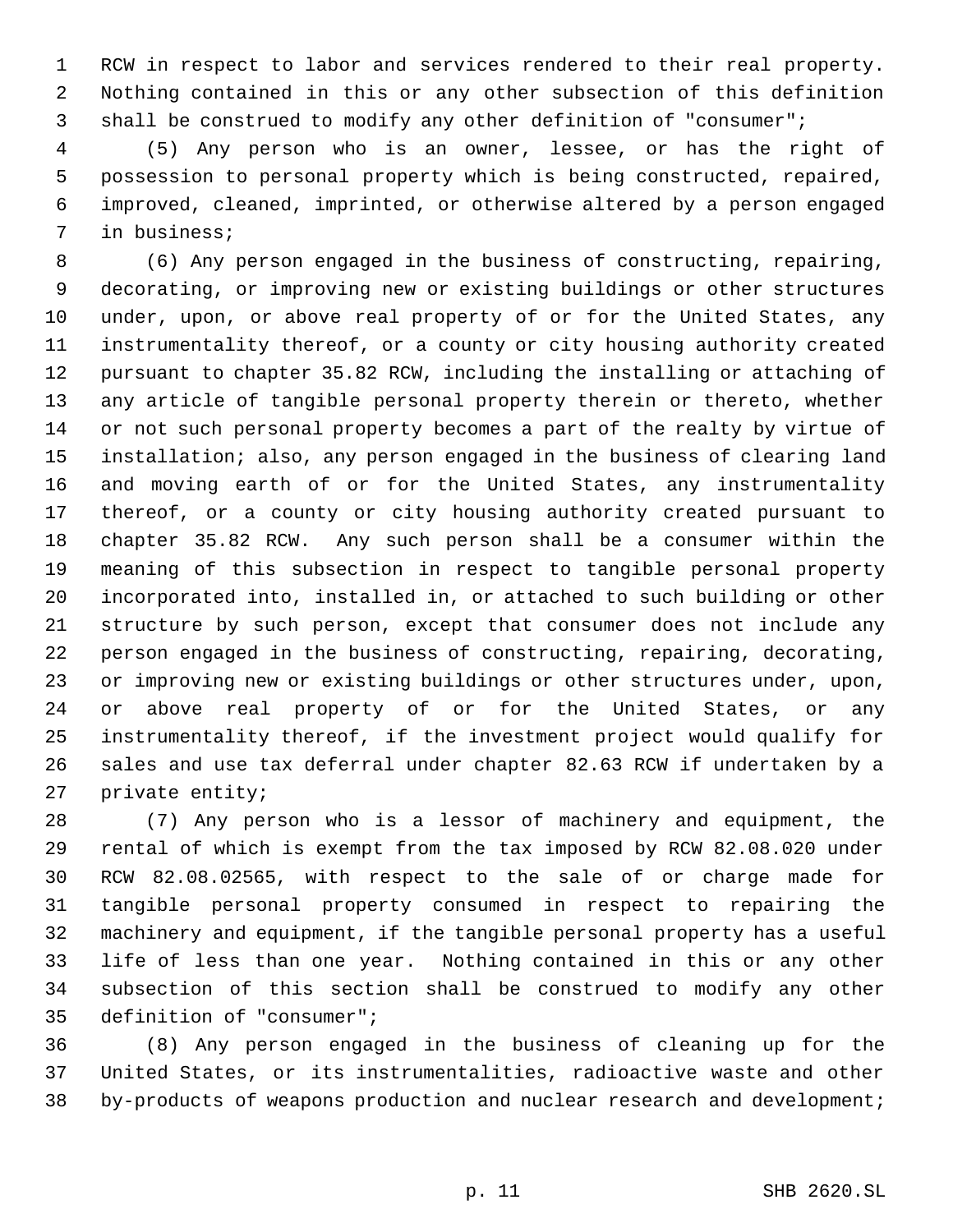(9) Any person who is an owner, lessee, or has the right of possession of tangible personal property that, under the terms of an extended warranty as defined in RCW 82.04.050(7), has been repaired or is replacement property, but only with respect to the sale of or charge made for the repairing of the tangible personal property or the replacement property;

 (10) Any person who purchases, acquires, or uses services described 8 in RCW 82.04.050(6)(b) other than:

9 (a) For resale in the regular course of business; or

10 (b) For purposes of consuming the service described in RCW 11 82.04.050(6)(b) in producing for sale a new product, but only if such 12 service becomes a component of the new product. For purposes of this 13 subsection (10), "product" means a digital product, an article of 14 tangible personal property, or the service described in RCW 15 82.04.050(6)(b); and

 (11)(a) Any end user of a digital product or digital code. 17 "Consumer" does not include any person who is not an end user of a digital product or a digital code and purchases, acquires, owns, holds, 19 or uses any digital product or digital code for purposes of consuming 20 the digital product or digital code in producing for sale a new 21 product, but only if the digital product or digital code becomes a component of the new product. A digital code becomes a component of a new product if the digital good or digital automated service acquired 24 through the use of the digital code becomes incorporated into a new product. For purposes of this subsection, "product" has the same meaning as in subsection (10) of this section.

 (b)(i) For purposes of this subsection, "end user" means any taxpayer as defined in RCW 82.12.010 other than a taxpayer who receives by contract a digital product for further commercial broadcast, rebroadcast, transmission, retransmission, licensing, relicensing, distribution, redistribution or exhibition of the product, in whole or in part, to others. A person that purchases digital products or digital codes for the purpose of giving away such products or codes will not be considered to have engaged in the distribution or redistribution of such products or codes and will be treated as an end user;

 (ii) If a purchaser of a digital code does not receive the contractual right to further redistribute, after the digital code is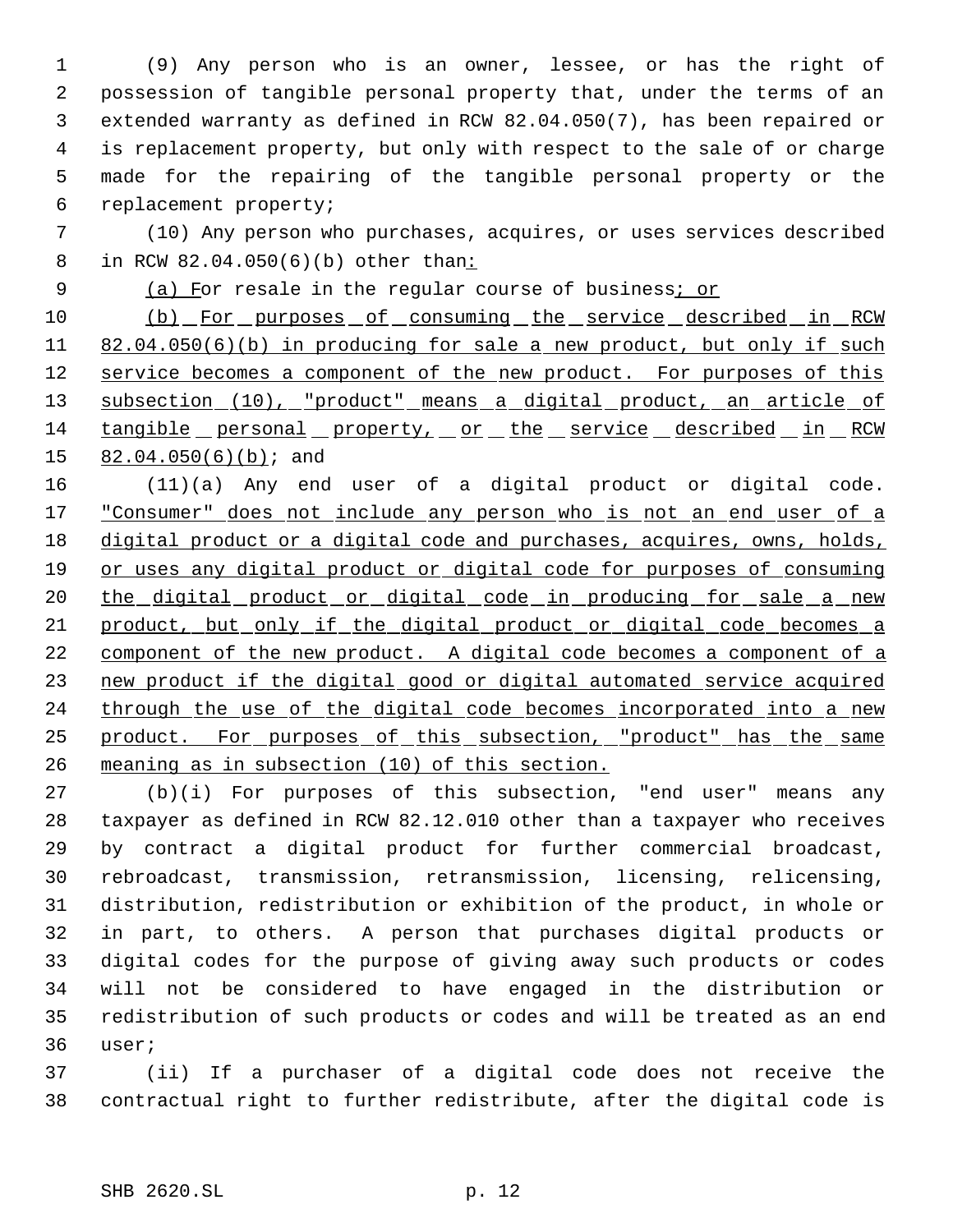redeemed, the underlying digital product to which the digital code relates, then the purchaser of the digital code is an end user. If the purchaser of the digital code receives the contractual right to further redistribute, after the digital code is redeemed, the underlying digital product to which the digital code relates, then the purchaser of the digital code is not an end user. A purchaser of a digital code who has the contractual right to further redistribute the digital code is an end user if that purchaser does not have the right to further redistribute, after the digital code is redeemed, the underlying digital product to which the digital code relates.

 **Sec. 203.** RCW 82.04.192 and 2009 c 535 s 201 are each amended to read as follows:

 (1) "Digital audio works" means works that result from the fixation of a series of musical, spoken, or other sounds, including ringtones.

 (2) "Digital audio-visual works" means a series of related images which, when shown in succession, impart an impression of motion, together with accompanying sounds, if any.

 (3)(a) "Digital automated service," except as provided in (b) of this subsection (3), means any service transferred electronically that uses one or more software applications.

(b) "Digital automated service" does not include:

 (i) Any service that primarily involves the application of human 23 effort by the seller, and the human effort originated after the customer requested the service;

 (ii) The loaning or transferring of money or the purchase, sale, or transfer of financial instruments. For purposes of this subsection (3)(b)(ii), "financial instruments" include cash, accounts receivable and payable, loans and notes receivable and payable, debt securities, equity securities, as well as derivative contracts such as forward contracts, swap contracts, and options;

(iii) Dispensing cash or other physical items from a machine;

(iv) Payment processing services;

 (v) Parimutuel wagering and handicapping contests as authorized by chapter 67.16 RCW;

 (vi) Telecommunications services and ancillary services as those terms are defined in RCW 82.04.065;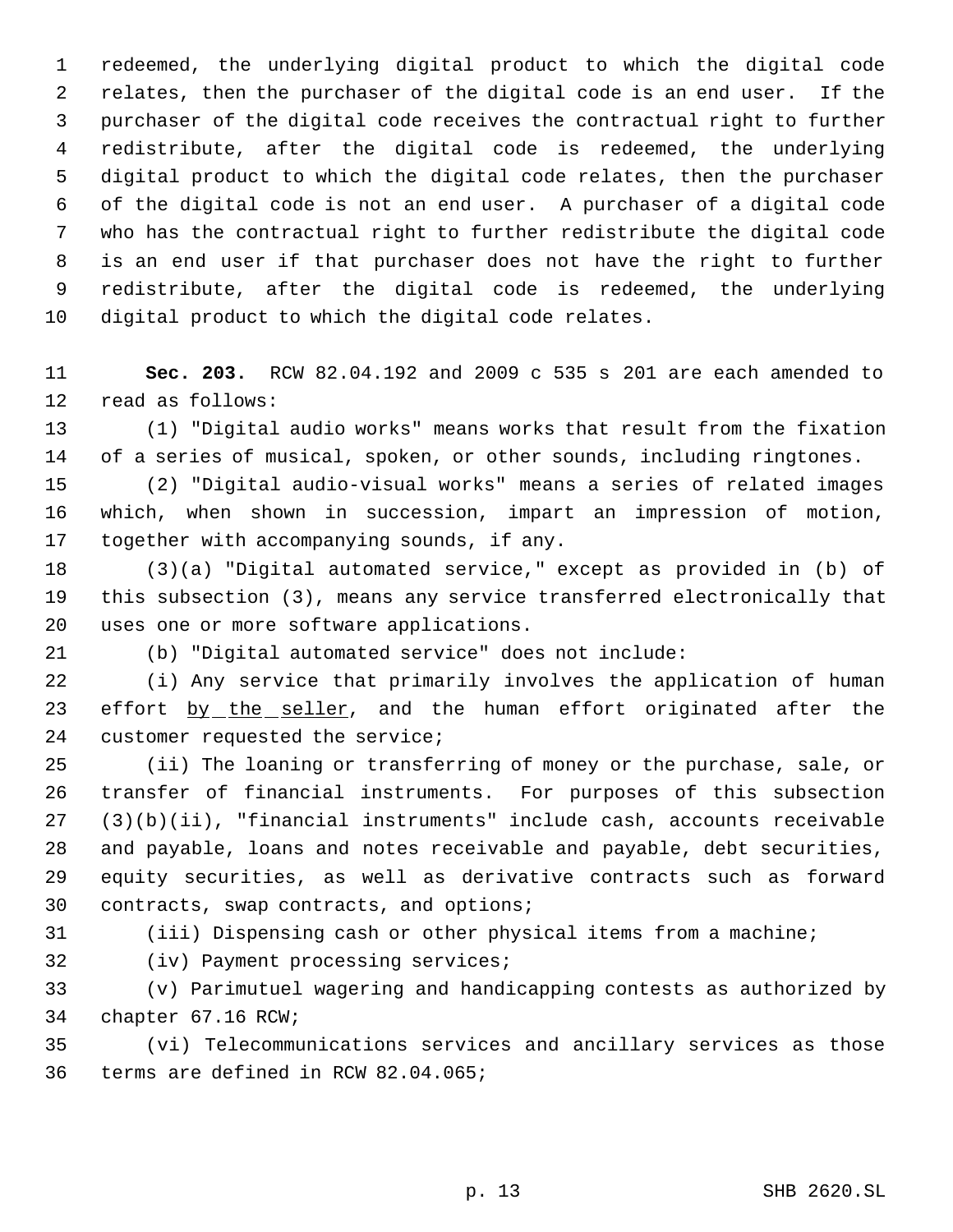- (vii) The internet and internet access as those terms are defined in RCW 82.04.297;
- 
- (viii) The service described in RCW 82.04.050(6)(b);
- (ix) Online educational programs provided by a:
- 

(A) Public or private elementary or secondary school; or

 (B) An institution of higher education as defined in sections 1001 or 1002 of the federal higher education act of 1965 (Title 20 U.S.C. Secs. 1001 and 1002), as existing on July 1, 2009. For purposes of this subsection (3)(b)(ix)(B), an online educational program must be encompassed within the institution's accreditation;

 (x) Live presentations, such as lectures, seminars, workshops, or courses, where participants are connected to other participants via the 13 internet or telecommunications equipment, which allows audience members and the presenter or instructor to give, receive, and discuss information with each other in real time;

16 (xi) Travel agent services, including online travel services, and 17 automated systems used by travel agents to book reservations;

 $((+x\text{i}))(\text{X}i)(\text{A})$  A service that allows the person receiving the service to make online sales of products or services, digital or 20 otherwise, using either: (I) The service provider's web site; or (II) the service recipient's web site, but only when the service provider's technology is used in creating or hosting the service recipient's web 23 site or is used in processing orders from customers using the service recipient's web site.

25 (B) The service described in this subsection  $(3)(b)((+\overline{x}i))$  (xii) does not include the underlying sale of the products or services, 27 digital or otherwise, by the person receiving the service; ((and

 $+xii$  -  $\theta$ nline  $-\theta$  classified))  $(xiii)$  Advertising services. For purposes of this subsection (3)(b)(xiii), "advertising services" means all services directly related to the creation, preparation, production, or the dissemination of advertisements. Advertising services include layout, art direction, graphic design, mechanical preparation, production supervision, placement, and rendering advice to a client concerning the best methods of advertising that client's products or services. Advertising services also include online referrals, search engine marketing and lead generation optimization, web campaign 37 planning, the acquisition of advertising space in the internet media, and the monitoring and evaluation of web site traffic for purposes of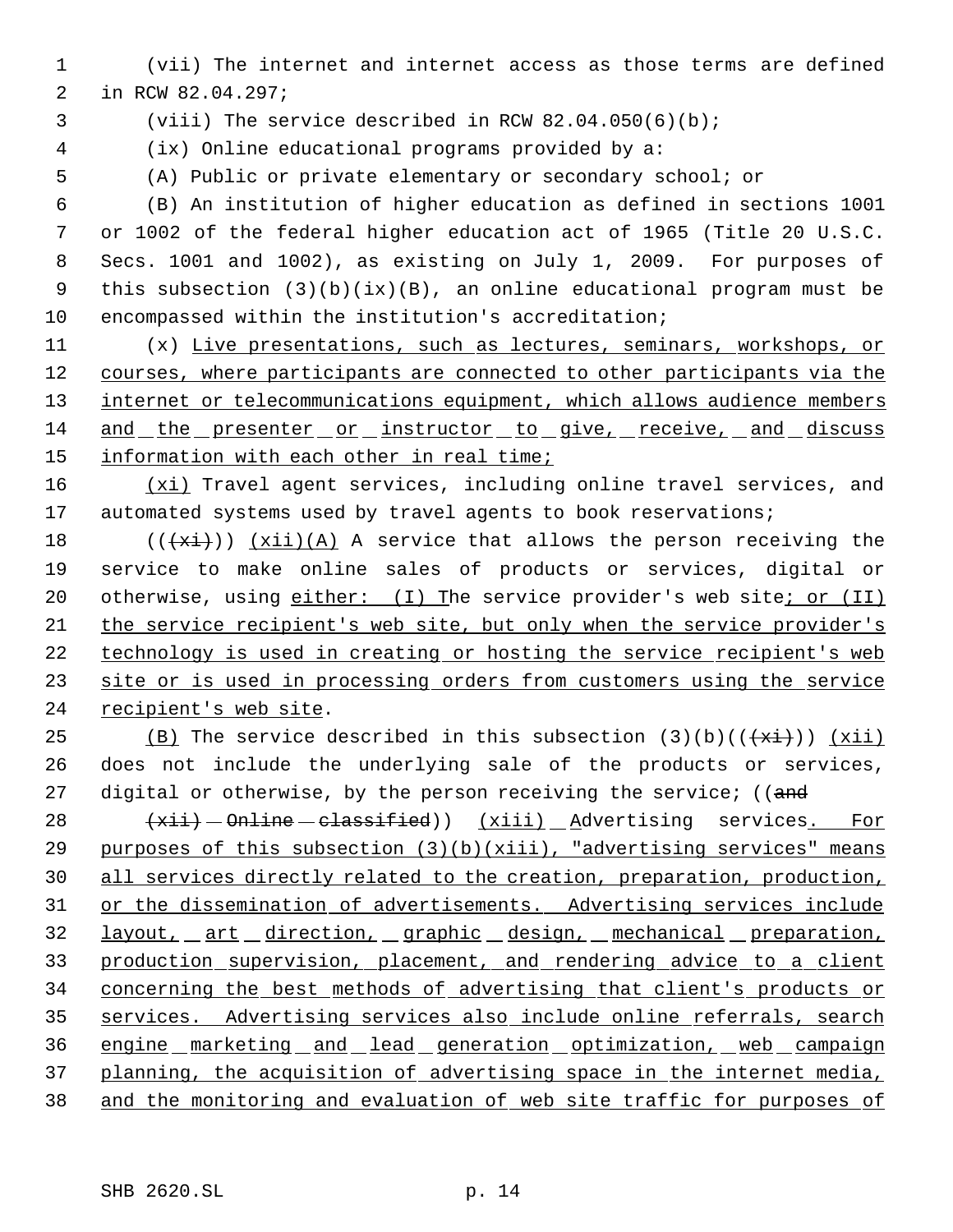determining the effectiveness of an advertising campaign. Advertising 2 services do not include web hosting services and domain name registration;

 (xiv) The mere storage of digital products, digital codes, computer 5 software, or master copies of software. This exclusion from the definition of digital automated services includes providing space on a server for web hosting or the backing up of data or other information;

8 (xv) Data processing services. For purposes of this subsection 9 (3)(b)(xv), "data processing service" means a primarily automated service provided to a business or other organization where the primary 11 object of the service is the systematic performance of operations by 12 the service provider on data supplied in whole or in part by the 13 customer to extract the required information in an appropriate form or to convert the data to usable information. Data processing services 15 include check processing, image processing, form processing, survey 16 processing, payroll processing, claim processing, and similar 17 activities. Data processing does not include the service described in RCW 82.04.050(6)(b); and

(xvi) Digital goods.

 (4) "Digital books" means works that are generally recognized in the ordinary and usual sense as books.

 (5) "Digital code" means a code that provides a purchaser with the right to obtain one or more digital products, if all of the digital products to be obtained through the use of the code have the same sales and use tax treatment. "Digital code" does not include a code that represents a stored monetary value that is deducted from a total as it is used by the purchaser. "Digital code" also does not include a code that represents a redeemable card, gift card, or gift certificate that entitles the holder to select digital products of an indicated cash value. A digital code may be obtained by any means, including e-mail or by tangible means regardless of its designation as song code, video code, book code, or some other term.

 (6)(a) "Digital goods," except as provided in (b) of this subsection (6), means sounds, images, data, facts, or information, or any combination thereof, transferred electronically, including, but not limited to, specified digital products and other products transferred electronically not included within the definition of specified digital products.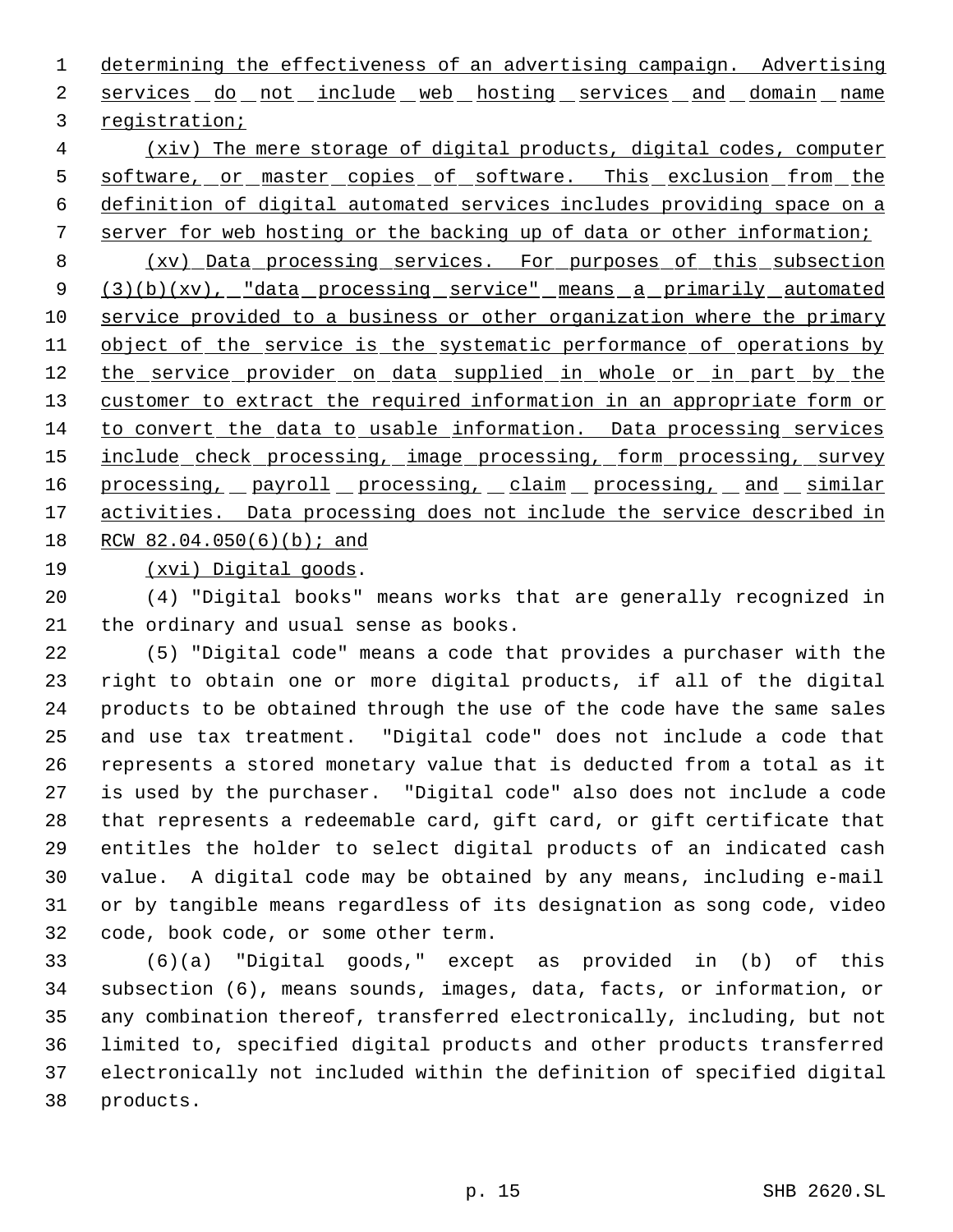- 
- (b) The term "digital goods" does not include:

 (i) Telecommunications services and ancillary services as those terms are defined in RCW 82.04.065;

(ii) Computer software as defined in RCW 82.04.215;

5 (iii) The internet and internet access as those terms are defined in RCW 82.04.297;

 (iv)(A) Except as provided in (b)(iv)(B) of this subsection (6), 8 the representation of a personal or professional service in electronic form, such as an electronic copy of an engineering report prepared by 10 an engineer, ((that)) where the service primarily involves the 11 application of human effort by the service provider, and the human 12 effort originated after the customer requested the service( $(\hat{\mathbf{r}} - \hat{\mathbf{a}})$ ).

 (B) The exclusion in (b)(iv)(A) of this subsection (6) does not apply to photographers in respect to amounts received for the taking of 15 photographs that are transferred electronically to the customer, but 16 only if the customer is an end user, as defined in RCW 82.04.190(11), 17 of the photographs. Such amounts are considered to be for the sale of 18 digital goods; and

19 (v) ((<del>Digital automated services and</del>)) Services and activities excluded from the definition of digital automated services in 21 subsection  $(3)(b)(i)$  through  $(xv)$  of this section and not otherwise 22 described in  $(b)(i)$  through (iv) of this subsection  $(6)$ .

 (7) "Digital products" means digital goods and digital automated services.

 (8) "Electronically transferred" or "transferred electronically" means obtained by the purchaser by means other than tangible storage media. It is not necessary that a copy of the product be physically transferred to the purchaser. So long as the purchaser may access the product, it will be considered to have been electronically transferred to the purchaser.

 (9) "Specified digital products" means electronically transferred digital audio-visual works, digital audio works, and digital books.

 (10) "Subscription radio services" means the sale of audio programming by a radio broadcaster as defined in RCW 82.08.02081, except as otherwise provided in this subsection. "Subscription radio services" does not include audio programming that is sold on a pay-per- program basis or that allows the buyer to access a library of programs 38 at any time for a specific charge for that service.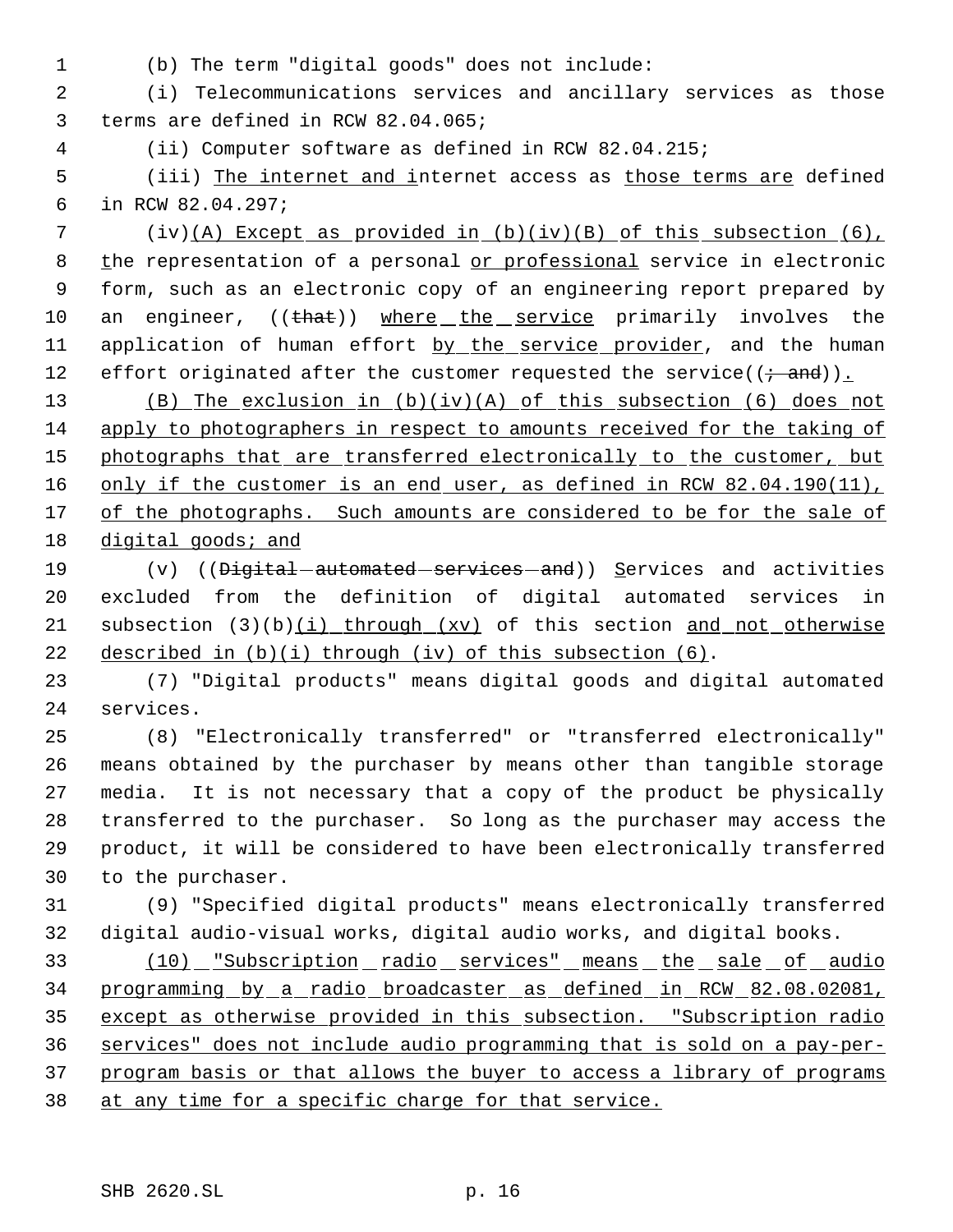(11) "Subscription television services" means the sale of video programming by a television broadcaster as defined in RCW 82.08.02081, except as otherwise provided in this subsection. "Subscription television services" does not include video programming that is sold on a pay-per-program basis or that allows the buyer to access a library of programs at any time for a specific charge for that service, but only if the seller is not subject to a franchise fee in this state under the authority of Title 47 U.S.C. Sec. 542(a) on the gross revenue derived 9 from the sale.

## **PART III**

#### **BUSINESS AND OCCUPATION TAX**

 **Sec. 301.** RCW 82.04.257 and 2009 c 535 s 401 are each amended to read as follows:

14 (1) Except as provided in subsection (2) of this section, upon every person engaging within this state in the business of making sales at retail or wholesale of digital goods, digital codes, digital automated services, or services described in RCW 82.04.050 (2)(g) or (6)(b), as to such persons, the amount of tax with respect to such business is equal to the gross proceeds of sales of the business, multiplied by the rate of 0.471 percent in the case of retail sales and by the rate of 0.484 percent in the case of wholesale sales.

22 (2) Persons providing subscription television services or subscription radio services are subject to tax under RCW 82.04.290(2) 24 on the gross income of the business received from providing such services.

 (3) For purposes of this section, a person is considered to be engaging within this state in the business of making sales of digital goods, digital codes, digital automated services, or services described in RCW 82.04.050 (2)(g) or (6)(b), if the person makes sales of digital goods, digital codes, digital automated services, or services described in RCW 82.04.050 (2)(g) or (6)(b) and the sales are sourced to this state under RCW 82.32.730 for sales tax purposes or would have been sourced to this state under RCW 82.32.730 if the sale had been taxable under chapter 82.08 RCW.

35 ( $(\frac{43}{})$ ) (4) A person subject to tax under this section ((must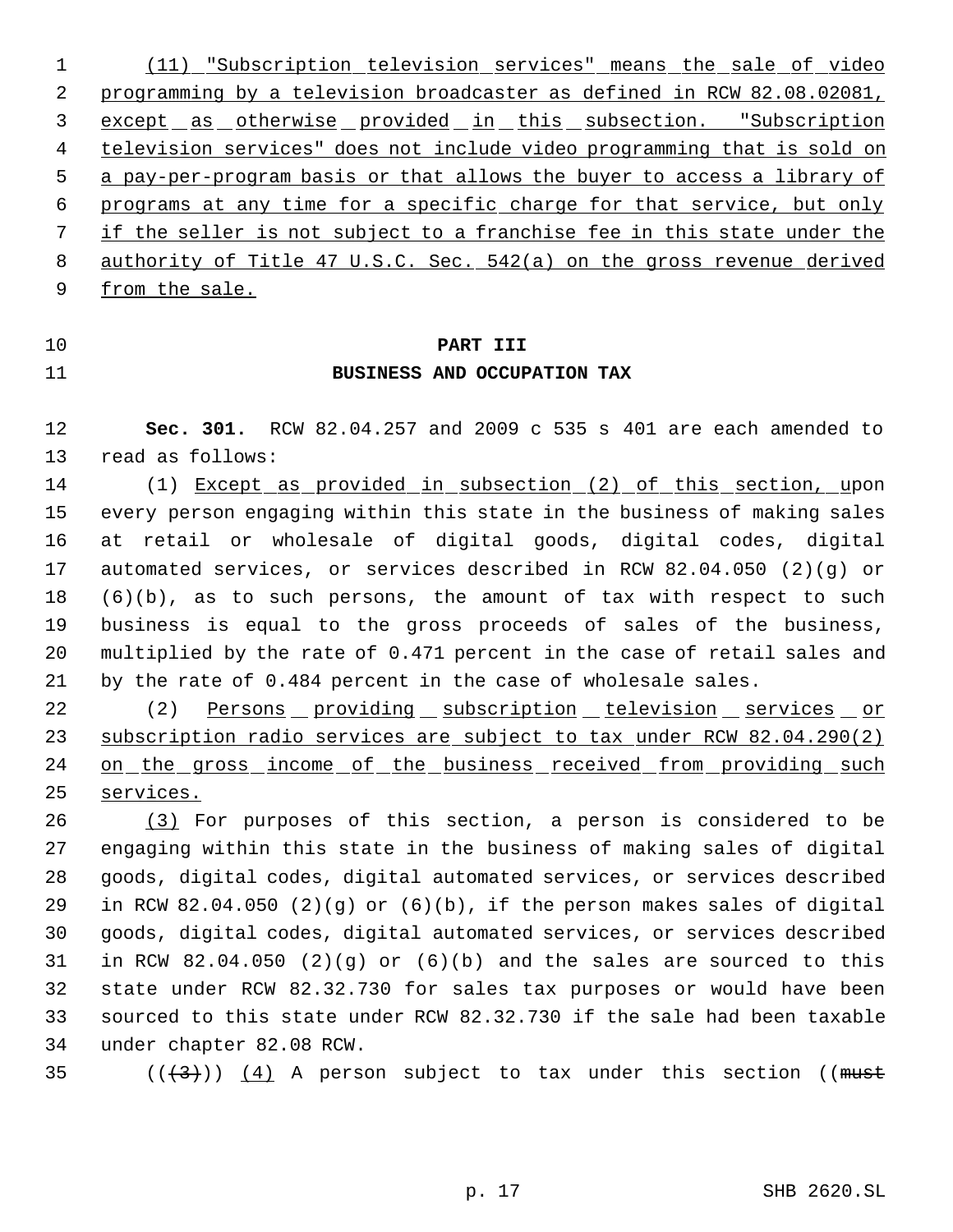1 report the tax imposed in this chapter in an electronic format provided

2 by the department)) is subject to the mandatory electronic filing and payment requirements in RCW 82.32.080.

 **Sec. 302.** RCW 82.04.2907 and 2009 c 535 s 407 are each amended to read as follows:

 (1) Upon every person engaging within this state in the business of receiving income from royalties or charges in the nature of royalties for the granting of intangible rights, such as copyrights, licenses, 9 patents, or franchise fees, the amount of tax with respect to ((such)) 10 the business ((shall be)) is equal to the gross income from royalties or charges in the nature of royalties from the business multiplied by the rate of 0.484 percent.

 (2) For the purposes of this section, "royalties" means compensation for the use of intangible property, such as copyrights, patents, licenses, franchises, trademarks, trade names, and similar items. It does not include compensation for any natural resource, the licensing of prewritten computer software to the end user, or the 18 licensing (( $\sigma$ r use)) of digital goods, digital codes, or digital 19 automated services to the end user as defined in RCW 82.04.190(11).

 **Sec. 303.** RCW 82.04.297 and 2009 c 535 s 408 are each amended to read as follows:

 (1) The provision of internet access is subject to tax under RCW 82.04.290(2).

 (2)(a) Except as provided in (b) of this subsection, "internet" and "internet access" have the same meaning as those terms are defined in the federal internet tax freedom act, Title 47 U.S.C. Sec. 151 note, as existing on July 1, 2009.

 (b) "Internet access" does not include telecommunications service 29 purchased, used, or sold by a person that provides a service that 30 enables users to connect to the internet to access content, 31 information, or other services offered over the internet, to the extent such telecommunications service is purchased, used, or sold: (i) To provide such service; or (ii) to otherwise enable users to access content, information, or other services offered over the internet.

 (3) Unless the context clearly requires otherwise, the definitions in this section apply throughout this chapter.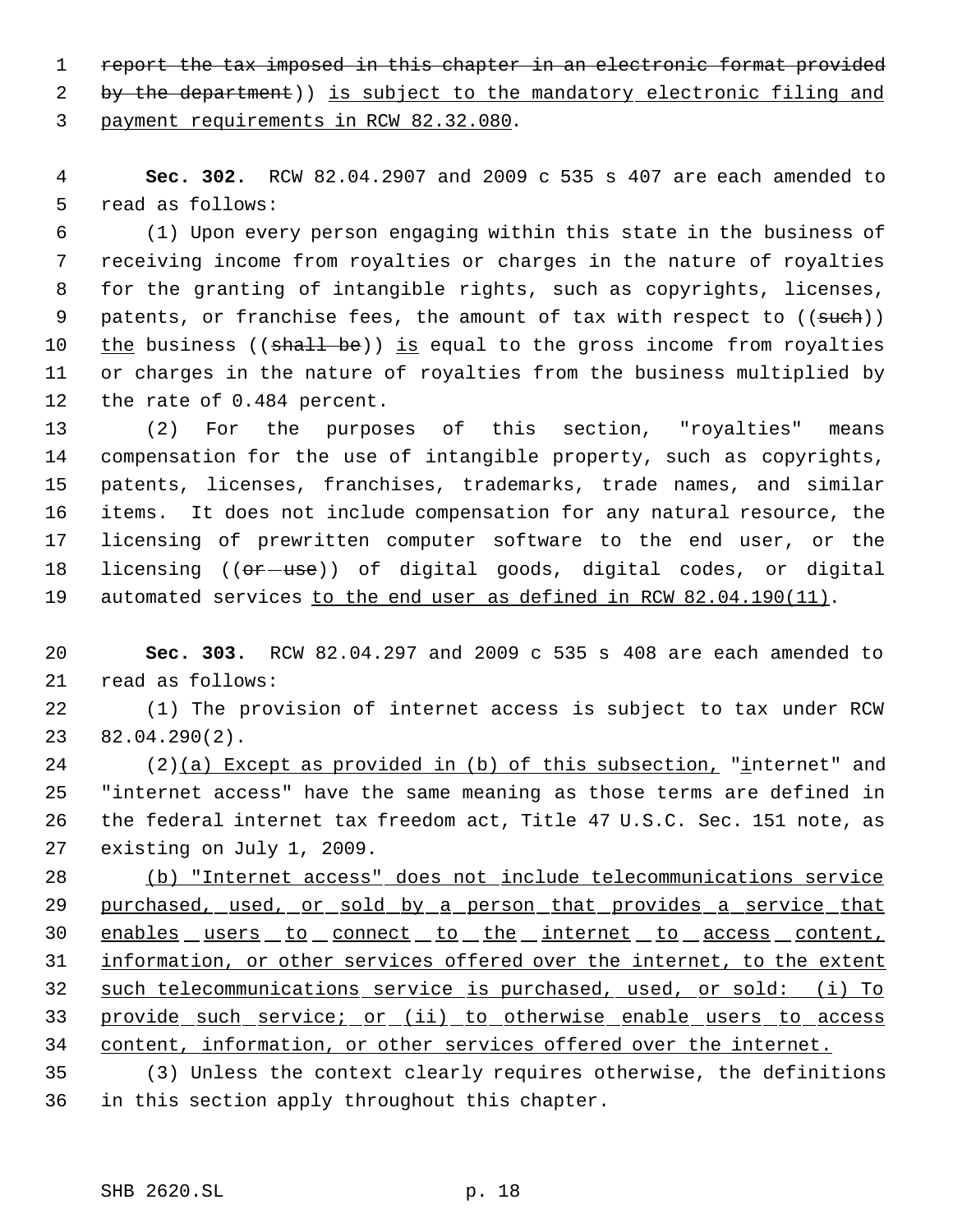**Sec. 304.** RCW 82.32.080 and 2009 c 176 s 2 are each amended to read as follows:

 (1) When authorized by the department, payment of the tax may be made by uncertified check under such rules as the department prescribes, but, if a check so received is not paid by the bank on which it is drawn, the taxpayer, by whom such check is tendered, will remain liable for payment of the tax and for all legal penalties, the same as if such check had not been tendered.

 (2)(a) Except as otherwise provided in this subsection, payment of the tax must be made by electronic funds transfer, as defined in RCW 82.32.085, if the taxpayer is required to file and remit its taxes on a monthly basis. As an alternative to electronic funds transfer, the department may authorize other forms of electronic payment, such as credit card and e-check. All taxes administered by this chapter are subject to this requirement except the taxes authorized by chapters 82.14A, 82.14B, 82.24, 82.27, 82.29A, and 84.33 RCW. It is the intent of this subsection to require electronic payment for those taxes reported on the department's combined excise tax return or any successor return. The mandatory electronic payment requirement in this 20 subsection also applies to taxpayers who: (i) Are subject to the tax imposed in RCW 82.04.257 but for whom the department has authorized a tax reporting frequency that is less frequent than monthly; or (ii) meet the threshold for filing and remitting taxes on a monthly basis as established by rule of the department but for whom the department has authorized a less frequent reporting frequency, when such authorization became effective on or after July 26, 2009.

 (b) The department, for good cause, may waive the electronic payment requirement in this subsection for any taxpayer. In the discretion of the department, a waiver under this subsection may be made temporary or permanent, and may be made on the department's own motion.

 (c) The department is authorized to accept payment of taxes by electronic funds transfer or other acceptable forms of electronic payment from taxpayers that are not subject to the mandatory electronic payment requirements in this subsection.

 (3)(a) Except as otherwise provided in this subsection, returns must be filed electronically using the department's online tax filing service, if the taxpayer is required to file and remit its taxes on a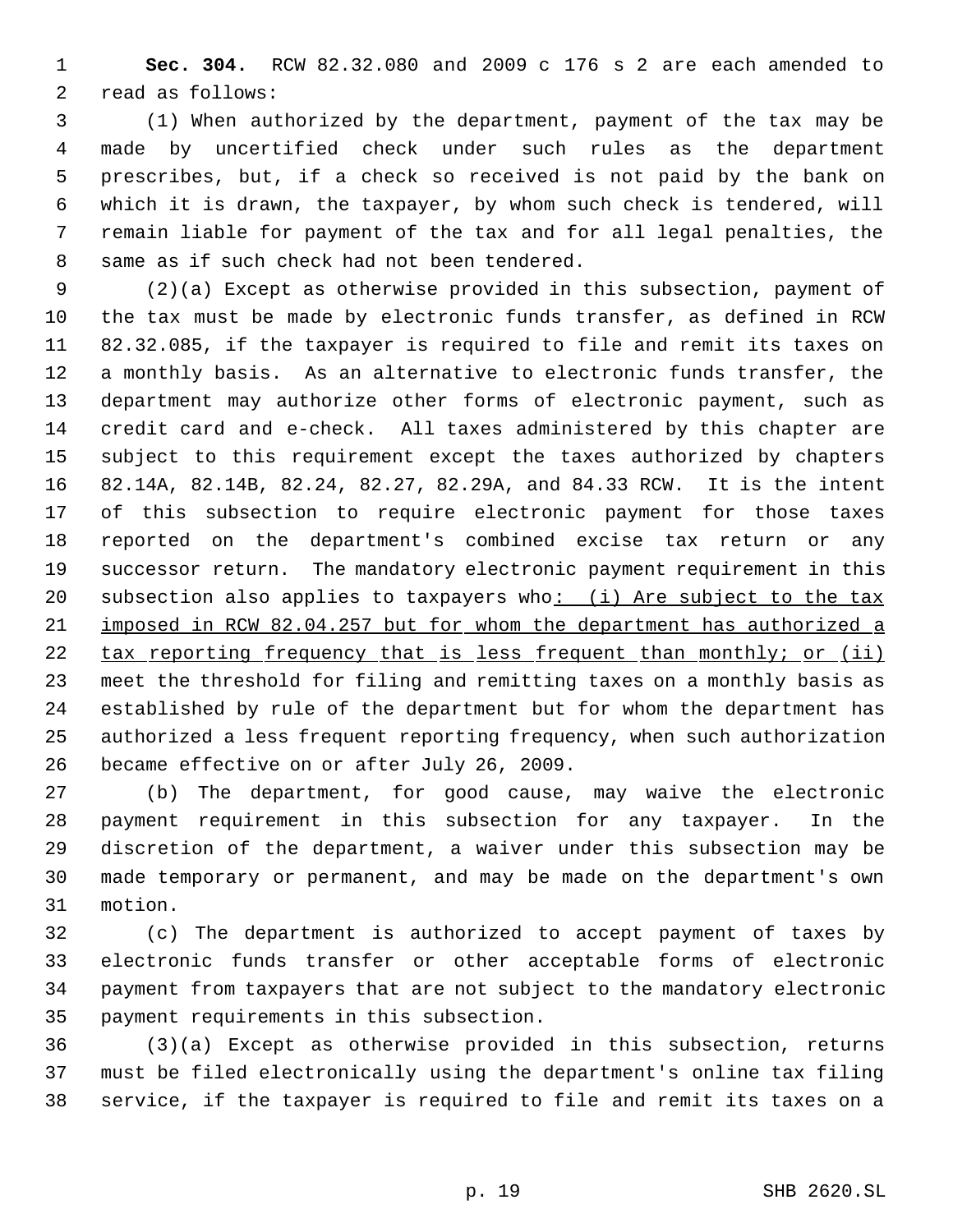monthly basis. The mandatory electronic filing requirement in this 2 subsection also applies to taxpayers who: (i) Are subject to the tax imposed in RCW 82.04.257 but for whom the department has authorized a 4 tax reporting frequency that is less frequent than monthly; or (ii) meet the threshold for filing and remitting taxes on a monthly basis as established by rule of the department but for whom the department has authorized a less frequent reporting frequency, when such authorization became effective on or after July 26, 2009.

 (b) The department, for good cause, may waive the electronic filing requirement in this subsection for any taxpayer. In the discretion of the department, a waiver under this subsection may be made temporary or permanent, and may be made on the department's own motion.

13 (c) The department is authorized to ((accept payment of taxes by 14 electronic-funds-transfer-or-other-acceptable-forms-of-electronic 15 payment)) allow electronic filing of returns from taxpayers that are 16 not subject to the mandatory electronic ((payment)) filing requirements in this subsection.

 (4)(a)(i) The department, for good cause shown, may extend the time for making and filing any return, and may grant such reasonable additional time within which to make and file returns as it may deem proper, but any permanent extension granting the taxpayer a reporting date without penalty more than ten days beyond the due date, and any extension in excess of thirty days must be conditional on deposit with the department of an amount to be determined by the department which 25 ((shall be)) is approximately equal to the estimated tax liability for the reporting period or periods for which the extension is granted. In the case of a permanent extension or a temporary extension of more than thirty days the deposit must be deposited within the state treasury with other tax funds and a credit recorded to the taxpayer's account which may be applied to taxpayer's liability upon cancellation of the permanent extension or upon reporting of the tax liability where an extension of more than thirty days has been granted.

 (ii) The department must review the requirement for deposit at least annually and may require a change in the amount of the deposit required when it believes that such amount does not approximate the tax liability for the reporting period or periods for which the extension is granted.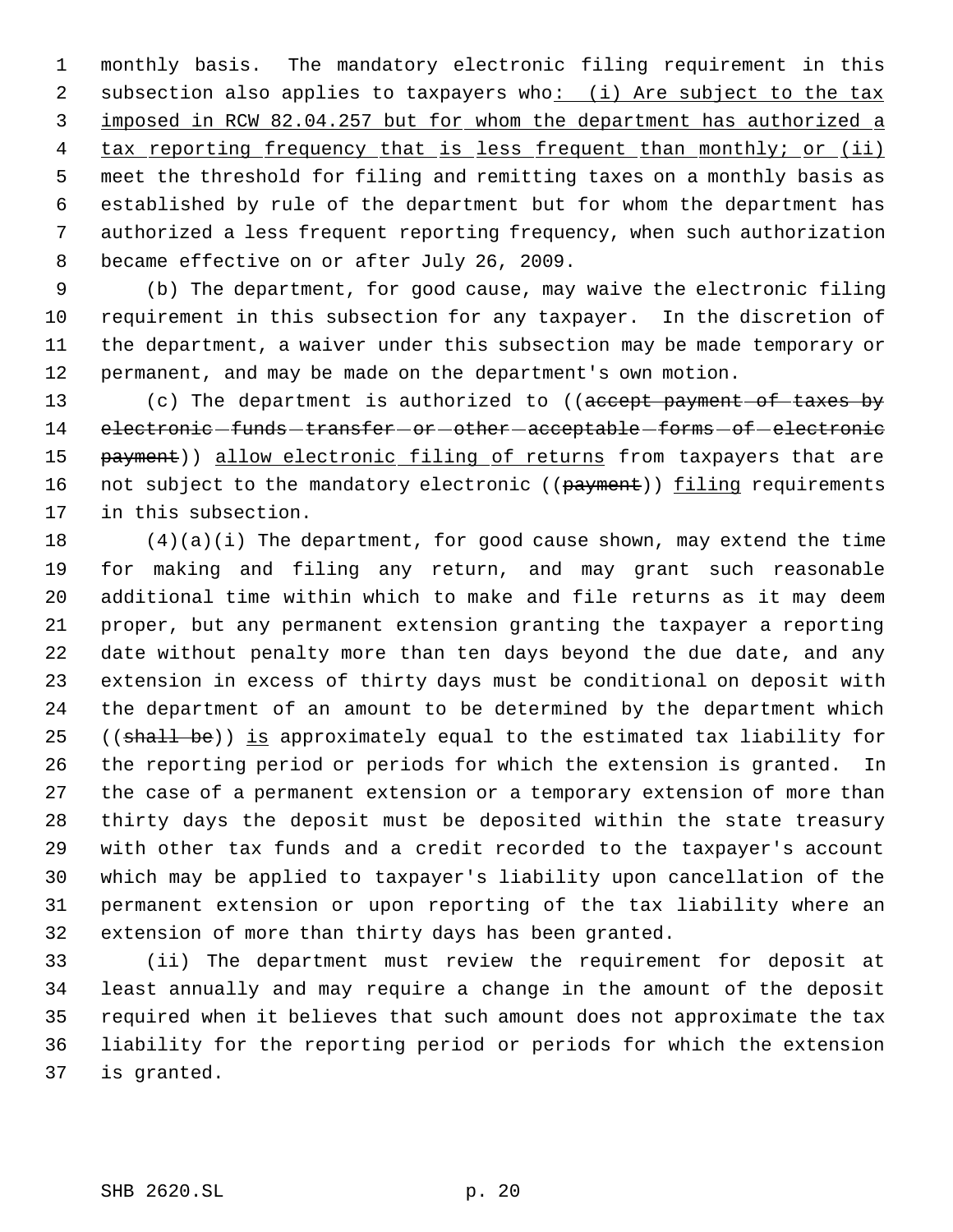(b) During a state of emergency declared under RCW 43.06.010(12), the department, on its own motion or at the request of any taxpayer affected by the emergency, may extend the time for making or filing any return as the department deems proper. The department may not require any deposit as a condition for granting an extension under this 6 subsection  $(4)(b)$ .

 (5) The department must keep full and accurate records of all funds received and disbursed by it. Subject to the provisions of RCW 82.32.105 and 82.32.350, the department must apply the payment of the taxpayer first against penalties and interest, and then upon the tax, without regard to any direction of the taxpayer.

 (6) The department may refuse to accept any return that is not accompanied by a remittance of the tax shown to be due thereon or that is not filed electronically as required in this section. When such return is not accepted, the taxpayer is deemed to have failed or refused to file a return and is subject to the procedures provided in RCW 82.32.100 and to the penalties provided in RCW 82.32.090. The above authority to refuse to accept a return may not apply when a return is timely filed electronically and a timely payment has been made by electronic funds transfer or other form of electronic payment as authorized by the department.

 (7) Except for returns and remittances required to be transmitted to the department electronically under this section and except as otherwise provided in this chapter, a return or remittance that is transmitted to the department by United States mail is deemed filed or received on the date shown by the post office cancellation mark stamped upon the envelope containing it. A return or remittance that is transmitted to the department electronically is deemed filed or received according to procedures set forth by the department.

 (8)(a) For purposes of subsections (2) and (3) of this section, "good cause" means the inability of a taxpayer to comply with the requirements of subsection (2) or (3) of this section because:

 (i) The taxpayer does not have the equipment or software necessary to enable the taxpayer to comply with subsection (2) or (3) of this section;

 (ii) The equipment or software necessary to enable the taxpayer to comply with subsection (2) or (3) of this section is not functioning properly;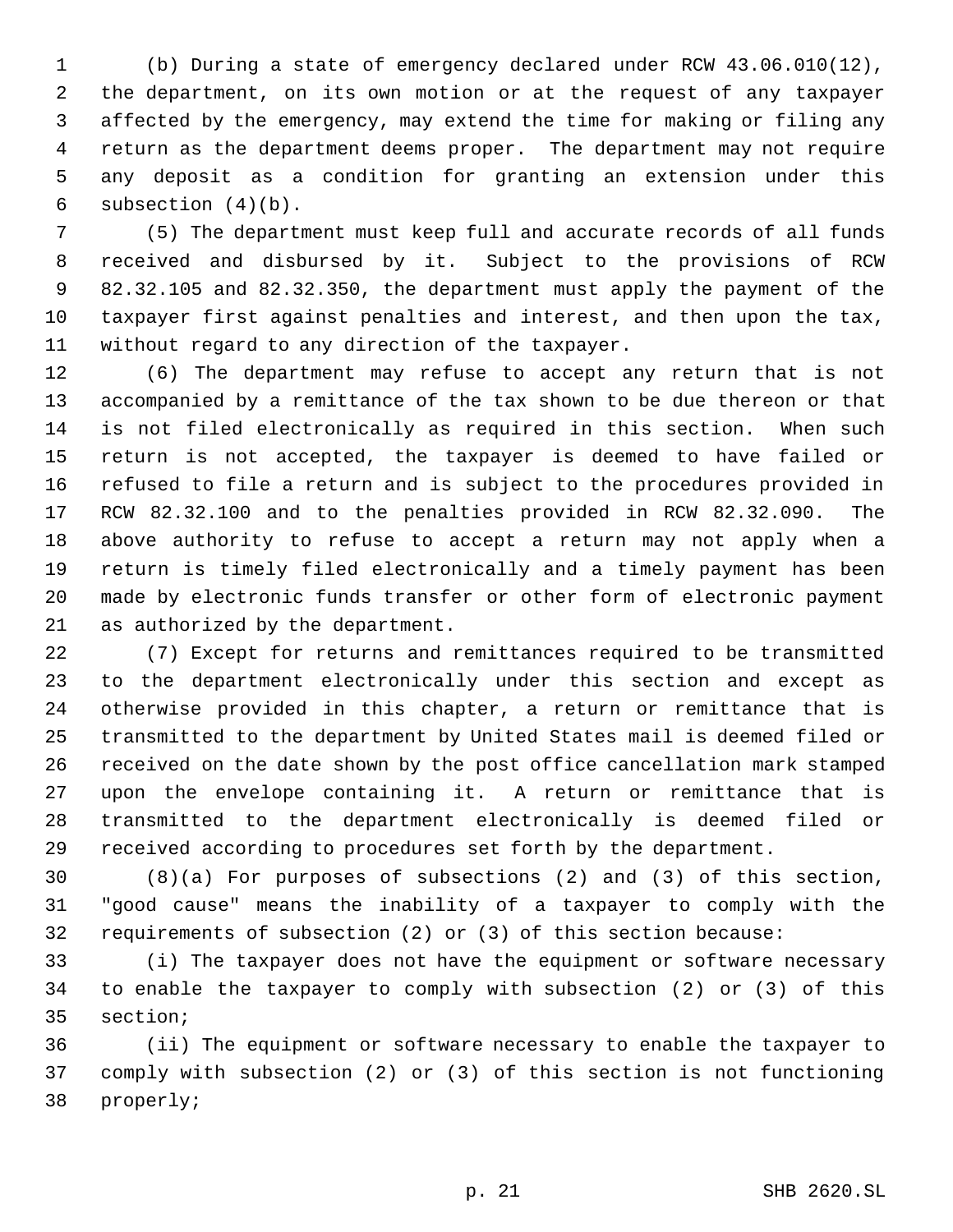(iii) The taxpayer does not have access to the internet using the 2 taxpayer's own equipment;

(iv) The taxpayer does not have a bank account or a credit card;

 (v) The taxpayer's bank is unable to send or receive electronic funds transfer transactions; or

 (vi) Some other circumstance or condition exists that, in the department's judgment, prevents the taxpayer from complying with the requirements of subsection (2) or (3) of this section.

 (b) "Good cause" also includes any circumstance that, in the department's judgment, supports the efficient or effective administration of the tax laws of this state, including providing relief from the requirements of subsection (2) or (3) of this section to any taxpayer that is voluntarily collecting and remitting this state's sales or use taxes on sales to Washington customers but has no legal requirement to be registered with the department.

 **Sec. 305.** RCW 35.102.130 and 2003 c 79 s 13 are each amended to read as follows:

18 A city that imposes a business and occupation tax ((shall)) must provide for the allocation and apportionment of a person's gross income, other than persons subject to the provisions of chapter 82.14A RCW, as follows:

 (1) Gross income derived from all activities other than those taxed 23 as service or royalties  $((shall))$  must be allocated to the location where the activity takes place.

 (a) In the case of sales of tangible personal property, the activity takes place where delivery to the buyer occurs.

 (b)(i) In the case of sales of digital products, the activity takes 28 place where delivery to the buyer occurs. The delivery of digital 29 products will be deemed to occur at:

 (A) The seller's place of business if the purchaser receives the digital product at the seller's place of business;

 (B) If not received at the seller's place of business, the location where the purchaser or the purchaser's donee, designated as such by the 34 purchaser, receives the digital product, including the location indicated by instructions for delivery to the purchaser or donee, known 36 to the seller;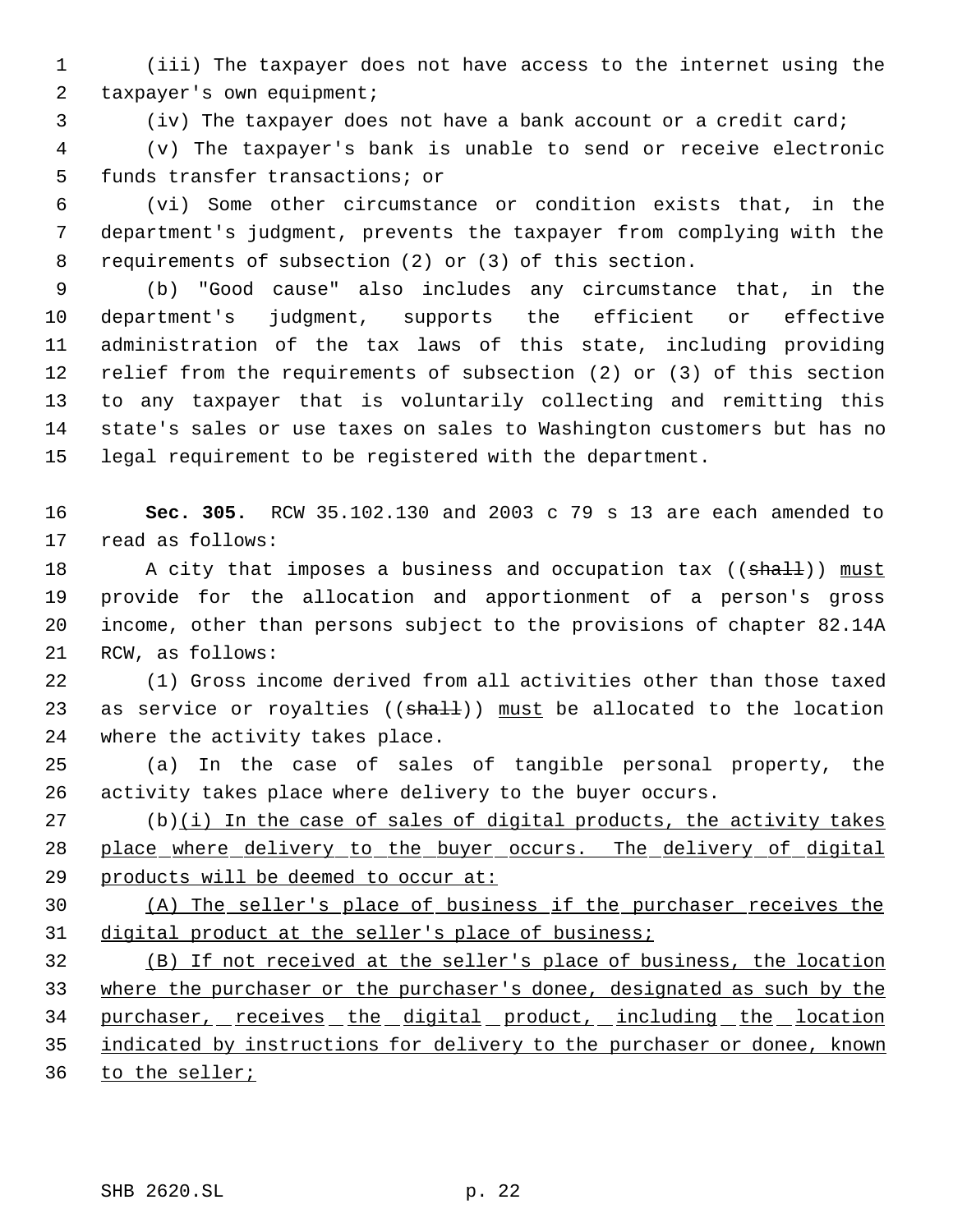(C) If the location where the purchaser or the purchaser's donee receives the digital product is not known, the purchaser's address maintained in the ordinary course of the seller's business when use of this address does not constitute bad faith;

 (D) If no address for the purchaser is maintained in the ordinary course of the seller's business, the purchaser's address obtained during the consummation of the sale, including the address of a purchaser's payment instrument, if no other address is available, when 9 use of this address does not constitute bad faith; and

 (E) If no address for the purchaser is obtained during the consummation of the sale, the address where the digital good or digital code is first made available for transmission by the seller or the 13 address from which the digital automated service or service described in RCW 82.04.050 (2)(g) or (6)(b) was provided, disregarding for these purposes any location that merely provided the digital transfer of the 16 product sold.

17 (ii) If none of the methods in (b)(i) of this subsection (1) for determining where the delivery of digital products occurs are available after a good faith effort by the taxpayer to apply the methods provided 20 in  $(b)(i)(A)$  through  $(E)$  of this subsection  $(1)$ , then the city and the taxpayer may mutually agree to employ any other method to effectuate an equitable allocation of income from the sale of digital products. The 23 taxpayer will be responsible for petitioning the city to use an 24 alternative method under this subsection  $(1)(b)(ii)$ . The city may employ an alternative method for allocating the income from the sale of 26 digital products if the methods provided in  $(b)(i)(A)$  through  $(E)$  of this subsection (1) are not available and the taxpayer and the city are 28 unable to mutually agree on an alternative method to effectuate an equitable allocation of income from the sale of digital products.

30 (iii) For purposes of this subsection (1)(b), the following definitions apply:

# (A) "Digital automated services," "digital codes," and "digital goods" have the same meaning as in RCW 82.04.192;

 (B) "Digital products" means digital goods, digital codes, digital automated services, and the services described in RCW 82.04.050 (2)(g) 36 and  $(6)(b)$ ; and

(C) "Receive" has the same meaning as in RCW 82.32.730.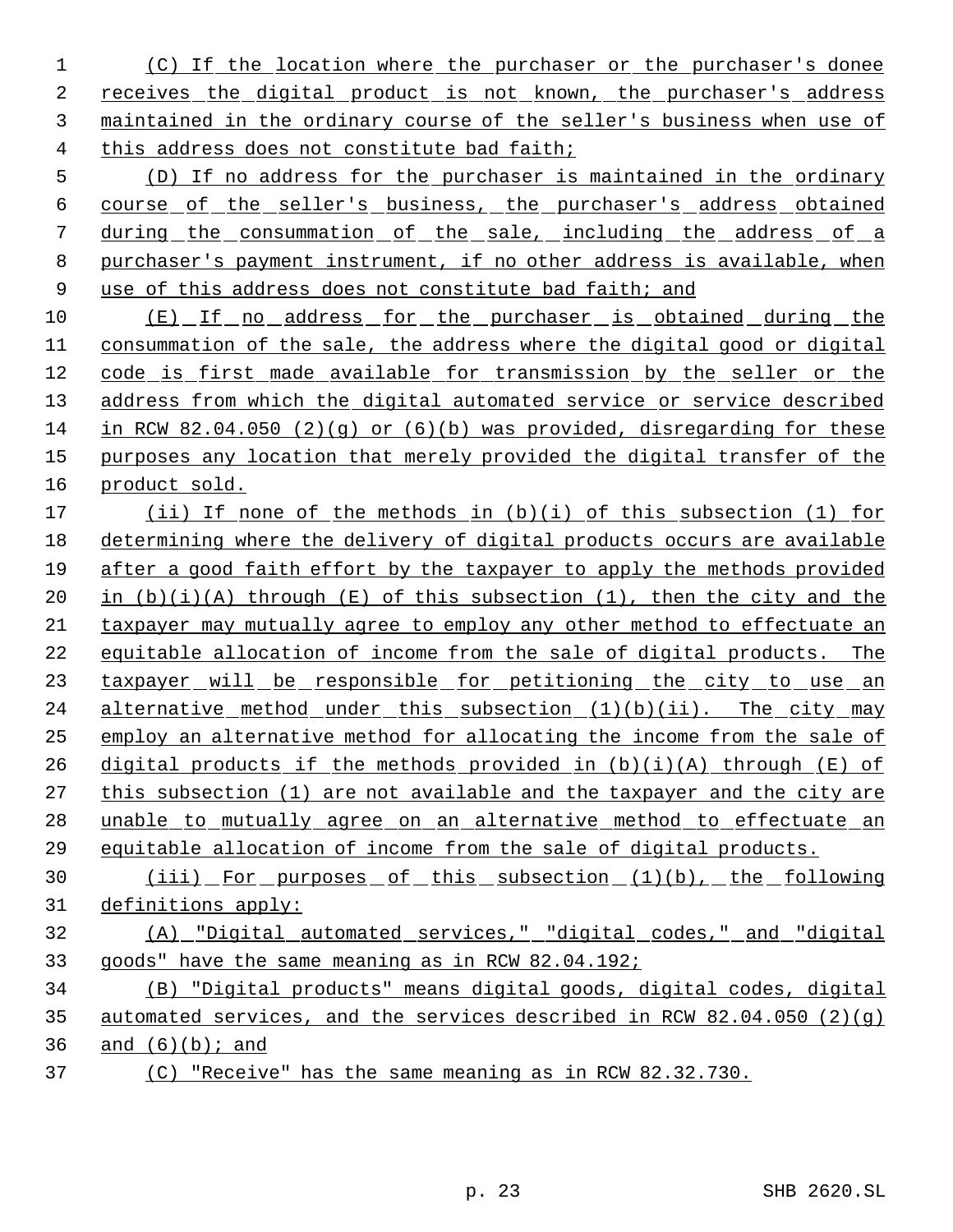(c) If a business activity allocated under this subsection (1) takes place in more than one city and all cities impose a gross 3 receipts tax, a credit (( $shall$ )) must be allowed as provided in RCW 35.102.060; if not all of the cities impose a gross receipts tax, the 5 affected cities ((shall)) must allow another credit or allocation system as they and the taxpayer agree.

 (2) Gross income derived as royalties from the granting of 8 intangible rights ((shall)) must be allocated to the commercial domicile of the taxpayer.

 (3) Gross income derived from activities taxed as services shall be apportioned to a city by multiplying apportionable income by a fraction, the numerator of which is the payroll factor plus the service-income factor and the denominator of which is two.

 (a) The payroll factor is a fraction, the numerator of which is the total amount paid in the city during the tax period by the taxpayer for compensation and the denominator of which is the total compensation paid everywhere during the tax period. Compensation is paid in the city if:

(i) The individual is primarily assigned within the city;

 (ii) The individual is not primarily assigned to any place of business for the tax period and the employee performs fifty percent or more of his or her service for the tax period in the city; or

 (iii) The individual is not primarily assigned to any place of business for the tax period, the individual does not perform fifty 25 percent or more of his or her service in any city( $(\frac{f}{f},\frac{1}{f})$ ), and the employee resides in the city.

 (b) The service income factor is a fraction, the numerator of which is the total service income of the taxpayer in the city during the tax period, and the denominator of which is the total service income of the taxpayer everywhere during the tax period. Service income is in the city if:

(i) The customer location is in the city; or

 (ii) The income-producing activity is performed in more than one location and a greater proportion of the service-income-producing activity is performed in the city than in any other location, based on costs of performance, and the taxpayer is not taxable at the customer location; or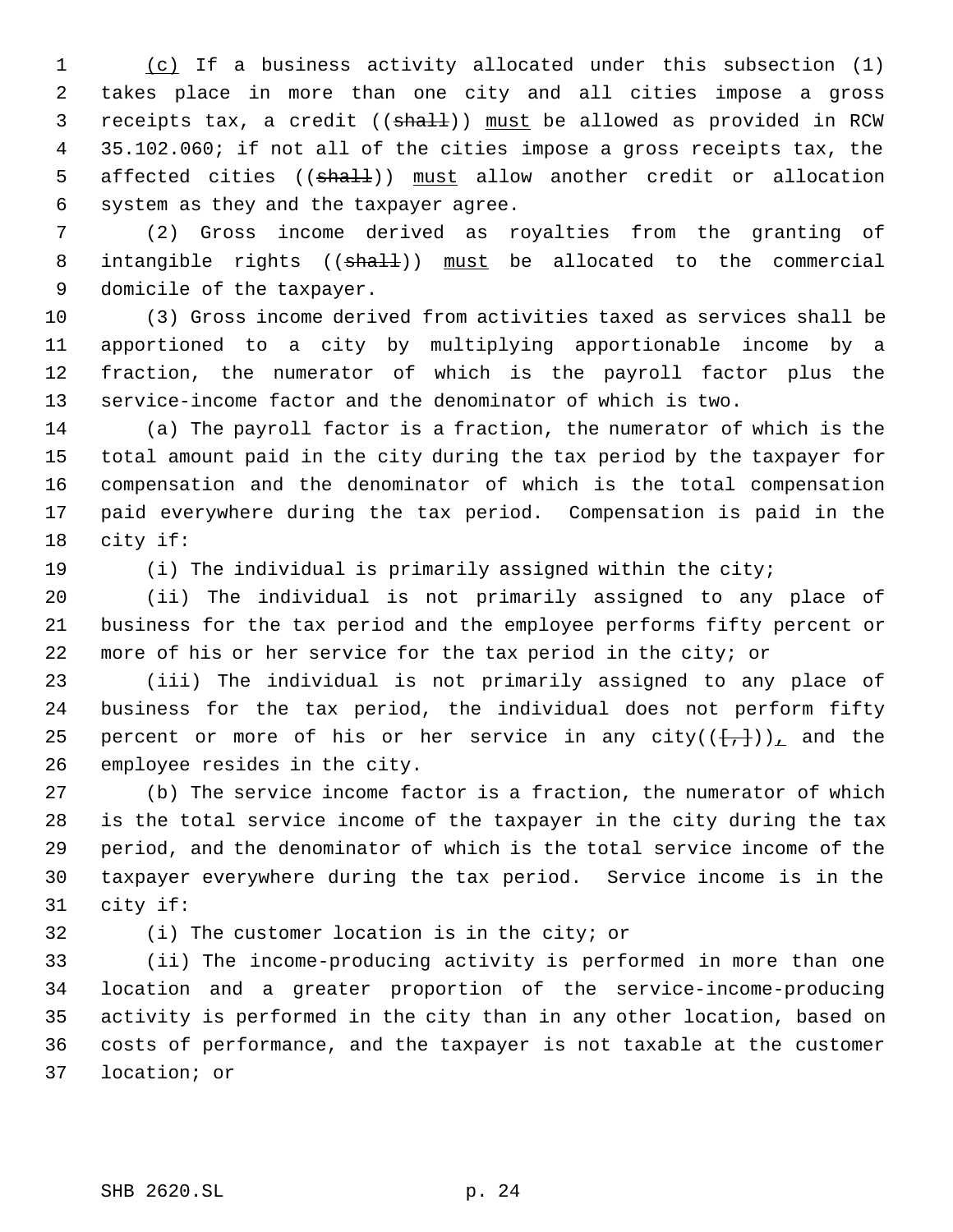(iii) The service-income-producing activity is performed within the city, and the taxpayer is not taxable in the customer location.

 (c) If the allocation and apportionment provisions of this subsection do not fairly represent the extent of the taxpayer's business activity in the city or cities in which the taxpayer does business, the taxpayer may petition for or the tax administrators may jointly require, in respect to all or any part of the taxpayer's business activity, that one of the following methods be used jointly by the cities to allocate or apportion gross income, if reasonable:

10 (i) Separate accounting;

11 (ii) The use of a single factor;

 (iii) The inclusion of one or more additional factors that will fairly represent the taxpayer's business activity in the city; or

 (iv) The employment of any other method to effectuate an equitable allocation and apportionment of the taxpayer's income.

 (4) The definitions in this subsection apply throughout this section.

 (a) "Apportionable income" means the gross income of the business taxable under the service classifications of a city's gross receipts tax, including income received from activities outside the city if the income would be taxable under the service classification if received from activities within the city, less any exemptions or deductions available.

 (b) "Compensation" means wages, salaries, commissions, and any other form of remuneration paid to individuals for personal services that are or would be included in the individual's gross income under the federal internal revenue code.

 (c) "Individual" means any individual who, under the usual common law rules applicable in determining the employer-employee relationship, has the status of an employee of that taxpayer.

 (d) "Customer location" means the city or unincorporated area of a county where the majority of the contacts between the taxpayer and the customer take place.

 (e) "Primarily assigned" means the business location of the taxpayer where the individual performs his or her duties.

 (f) "Service-taxable income" or "service income" means gross income of the business subject to tax under either the service or royalty classification.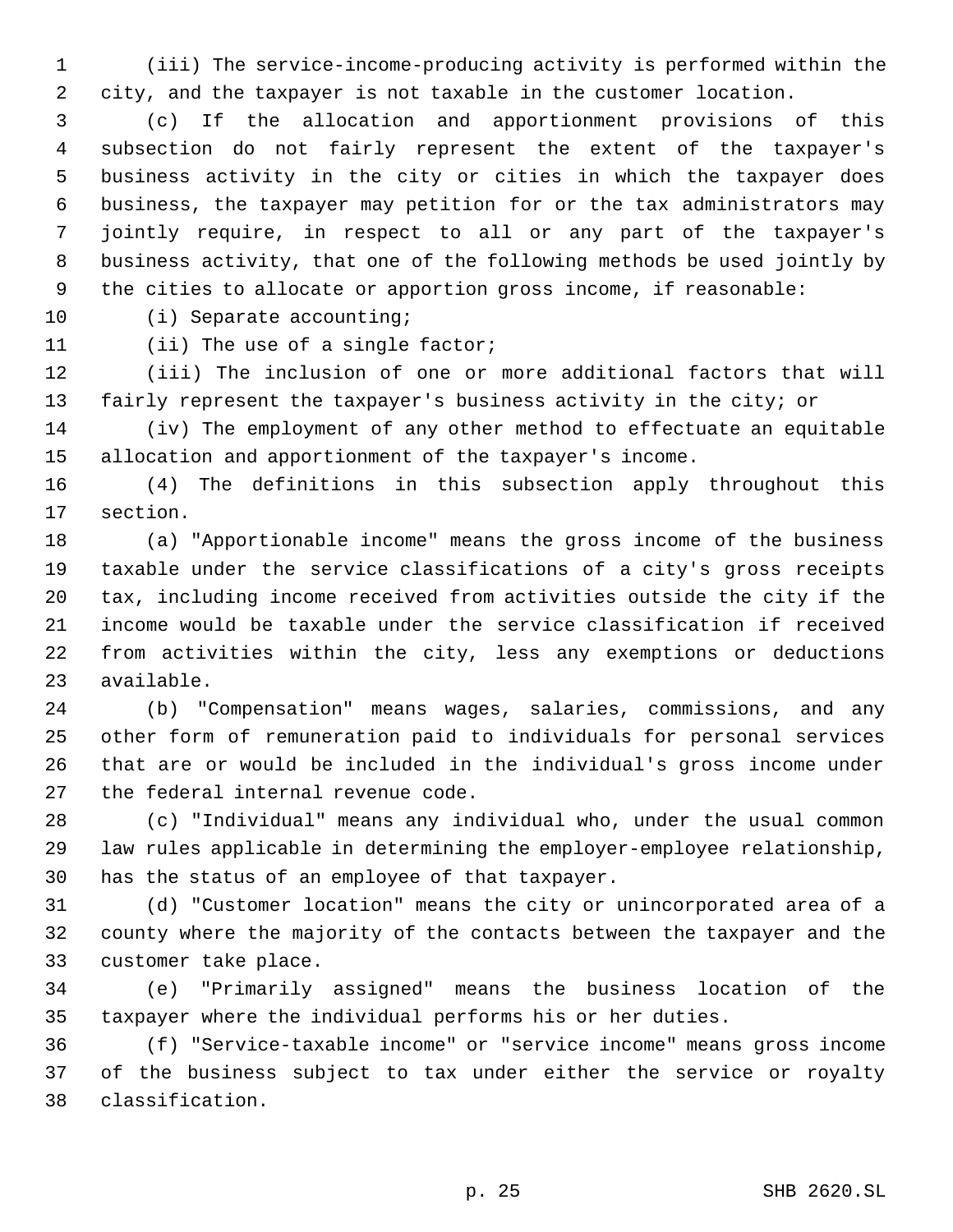(g) "Tax period" means the calendar year during which tax liability is accrued. If taxes are reported by a taxpayer on a basis more frequent than once per year, taxpayers shall calculate the factors for the previous calendar year for reporting in the current calendar year and correct the reporting for the previous year when the factors are calculated for that year, but not later than the end of the first quarter of the following year.

 (h) "Taxable in the customer location" means either that a taxpayer is subject to a gross receipts tax in the customer location for the privilege of doing business, or that the government where the customer is located has the authority to subject the taxpayer to gross receipts tax regardless of whether, in fact, the government does so.

## **PART IV**

### **SALES TAX EXEMPTIONS**

 **Sec. 401.** RCW 82.08.02082 and 2009 c 535 s 503 are each amended to read as follows:

17 (1) The tax imposed by RCW 82.08.020 does not apply to ((sales of digital goods, digital codes, digital automated services, or services 19 defined as a retail sale in RCW 82.04.050(6)(b) for purposes of:

  $\left\{\right.$   $\left\{\right.$   $\left\{\right. \right. \left\{\right. \right. \left\{\right. \left\{\right. \left\{\right. \left\{\right. \left\{\right. \left\{\right. \left\{\right. \left\{\right. \left\{\right. \left\{\right. \left\{\right. \left\{\right. \left\{\right. \left\{\right. \left\{\right. \left\{\right. \left\{\right. \left\{\right. \left\{\right. \left\{\right. \left\{\right. \left\{\right. \left\{\right. \left\{\right. \left\{\right. \left\{\right. \left\{\right. \left\{\right. \left\{\right. \left\{\right$ 21 service, or service defined as a retail sale in RCW  $82.04.050(6)(b)$  in 22 producing for sale a new product, where the digital good, digital code, digital automated service, or service defined as a retail sale in RCW 24 82.04.050(6)(b) becomes an ingredient or component of the new product. 25 A digital code becomes an ingredient or component of a new product if the digital good or digital automated service acquired through the use 27 of-the-digital-code-becomes-an-ingredient-or-component-of-a-new 28 product; or

  $\left(\frac{b}{b}\right)$ ) a business or other organization for the purpose of making the digital good or digital automated service, including a digital good or digital automated service acquired through the use of a digital code, or service defined as a retail sale in RCW 82.04.050(6)(b) 33 available free of charge for the use or enjoyment of ((others)) the general public. The exemption provided in this section does not apply unless the purchaser has the legal right to broadcast, rebroadcast,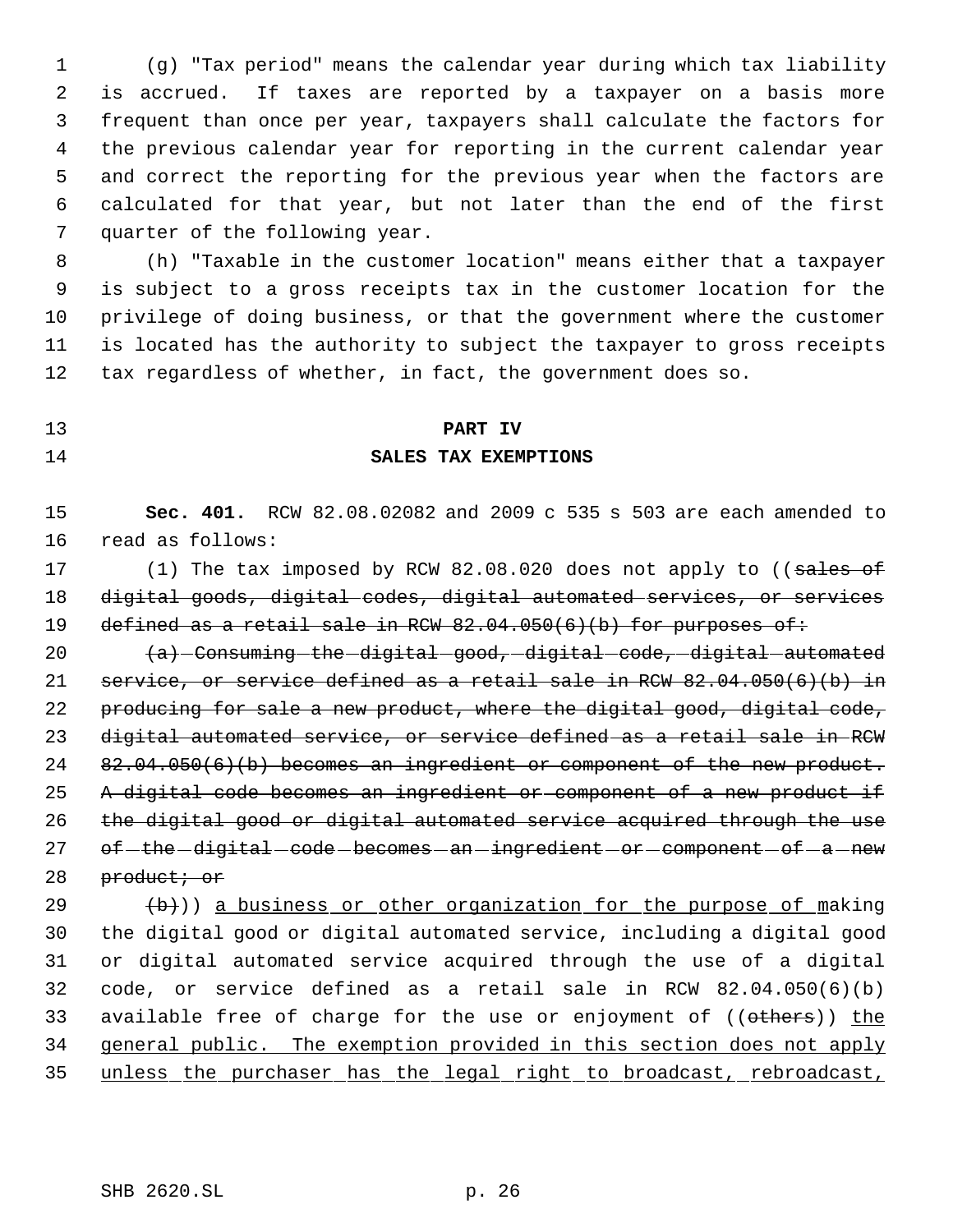1 transmit, retransmit, license, relicense, distribute, redistribute, or

2 exhibit the product, in whole or in part, to the general public.

 (2) The exemption is available only when the buyer provides the seller with an exemption certificate in a form and manner prescribed by the department. The seller must retain a copy of the certificate for the seller's files.

7 (3) For purposes of this section, "general public" means all persons and not limited or restricted to a particular class of persons, 9 except that the general public includes:

 (a) A class of persons that is defined as all persons residing or owning property within the boundaries of a state, political subdivision of a state, or a municipal corporation; and

(b) With respect to libraries, authorized library patrons.

 **Sec. 402.** RCW 82.08.02087 and 2009 c 535 s 504 are each amended to read as follows:

 (1) The tax imposed by RCW 82.08.020 does not apply to the sale to 17 a business of ((standard)) digital ((information)) goods, and services 18 rendered in respect to ((standard)) digital ((information)) goods, 19 where the ((standard)) digital ((information)) goods and services 20 rendered in respect to digital goods are purchased solely for business purposes. The exemption provided by this section also applies to the sale to a business of a digital code if all of the digital goods to be 23 obtained through the use of the code will be used solely for business purposes.

 (2) The exemption is available only when the buyer provides the seller with an exemption certificate in a form and manner prescribed by the department. The seller must retain a copy of the certificate for the seller's files.

(3) For purposes of this section, the following definitions apply:

 (a) "Business purposes" means any purpose relevant to the business needs of the taxpayer claiming an exemption under this section. Business purposes do not include any personal, family, or household purpose. The term also does not include any activity conducted by a government entity as that term is defined in RCW 7.25.005; and

35  $(b)$   $(($  "Standard  $-$  digital  $-$  information"  $-$  means  $-$  a  $-$  digital  $-$  good consisting primarily of data, facts, or information, or any combination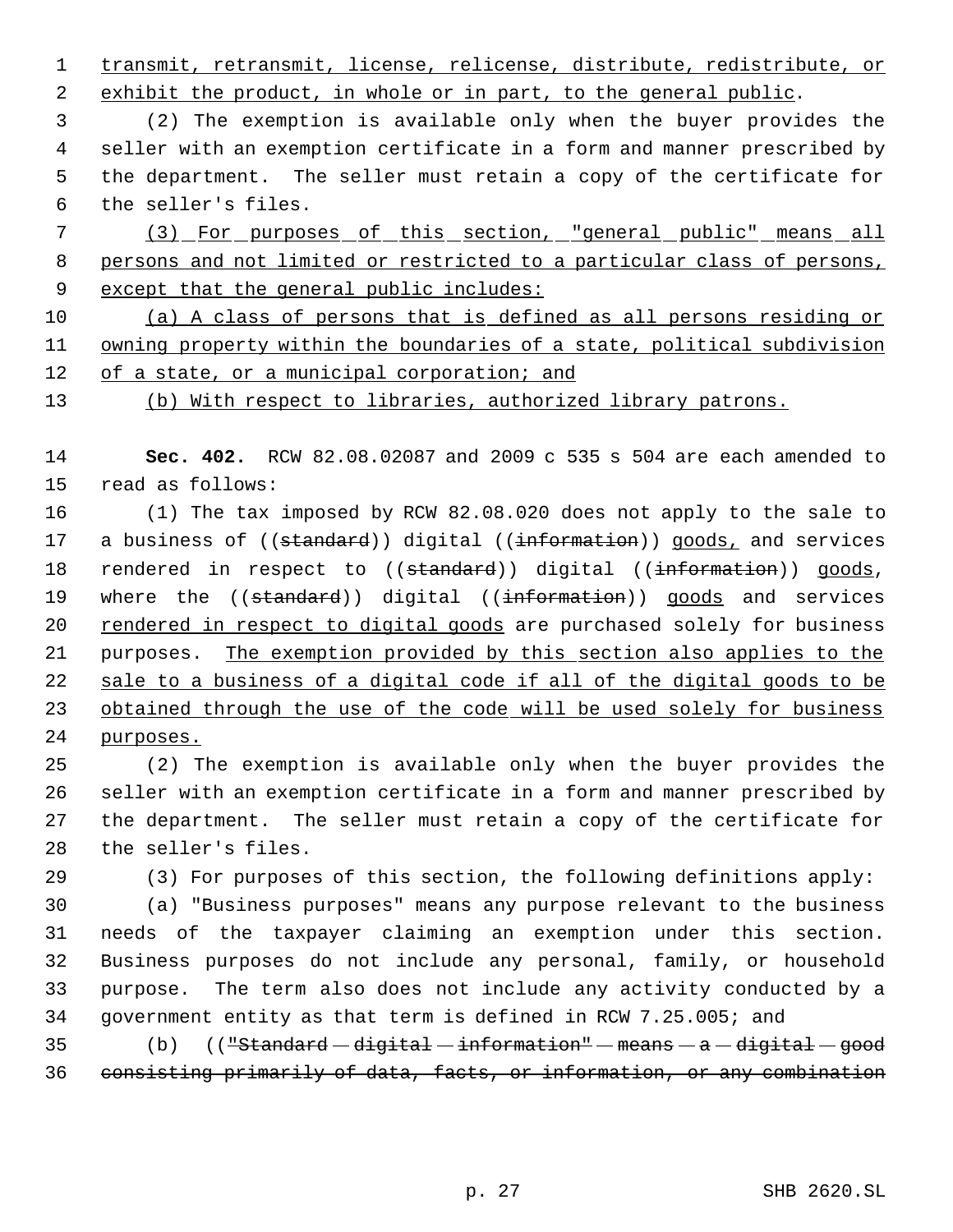1 thereof, not generated or compiled for a specific client or customer.))

 2 "Services rendered in respect to digital goods" means those services 3 defined as a retail sale in RCW  $82.04.050(2)(q)$ .

# 4 **PART V** 5 **USE TAX EXEMPTIONS**

 6 **Sec. 501.** RCW 82.12.02082 and 2009 c 535 s 603 are each amended to 7 read as follows:

 8 ((The provisions of this chapter do not apply to the use of digital 9 goods, digital codes, digital automated services, or services defined 10 as a retail sale in RCW  $82.04.050(6)(b)$  for purposes of:  $(1)$  Consuming 11 the digital good, digital code, digital automated service, or service 12 defined as a retail sale in RCW 82.04.050(6)(b) in producing for sale 13 a new product, where the digital good, digital code, digital automated 14 service, or service defined as a retail sale in RCW 82.04.050(6)(b) 15 becomes an ingredient or component of the new product. A digital code 16 becomes an ingredient or component of a new product if the digital good 17 or digital automated service acquired through the use of the digital 18 code becomes an ingredient or component of a new product; or

19  $(2)$ )) The provisions of this chapter do not apply to the use by a 20 business or other organization of digital goods, digital codes, digital 21 automated services, or services defined as a retail sale in RCW 22 82.04.050(6)(b) for the purpose of making the digital good or digital 23 automated service, including a digital good or digital automated 24 service acquired through the use of a digital code, or service defined 25 as a retail sale in RCW 82.04.050(6)(b) available free of charge for 26 the use or enjoyment of ((others)) the general public. For purposes of 27 this section, "general public" has the same meaning as in RCW 28 82.08.02082. The exemption provided in this section does not apply 29 unless the user has the legal right to broadcast, rebroadcast, 30 transmit, retransmit, license, relicense, distribute, redistribute, or 31 exhibit the product, in whole or in part, to the general public.

32 **Sec. 502.** RCW 82.12.02087 and 2009 c 535 s 607 are each amended to 33 read as follows:

34 (1) The provisions of this chapter do not apply to the use by a 35 business of ((standard)) digital ((information)) goods, and services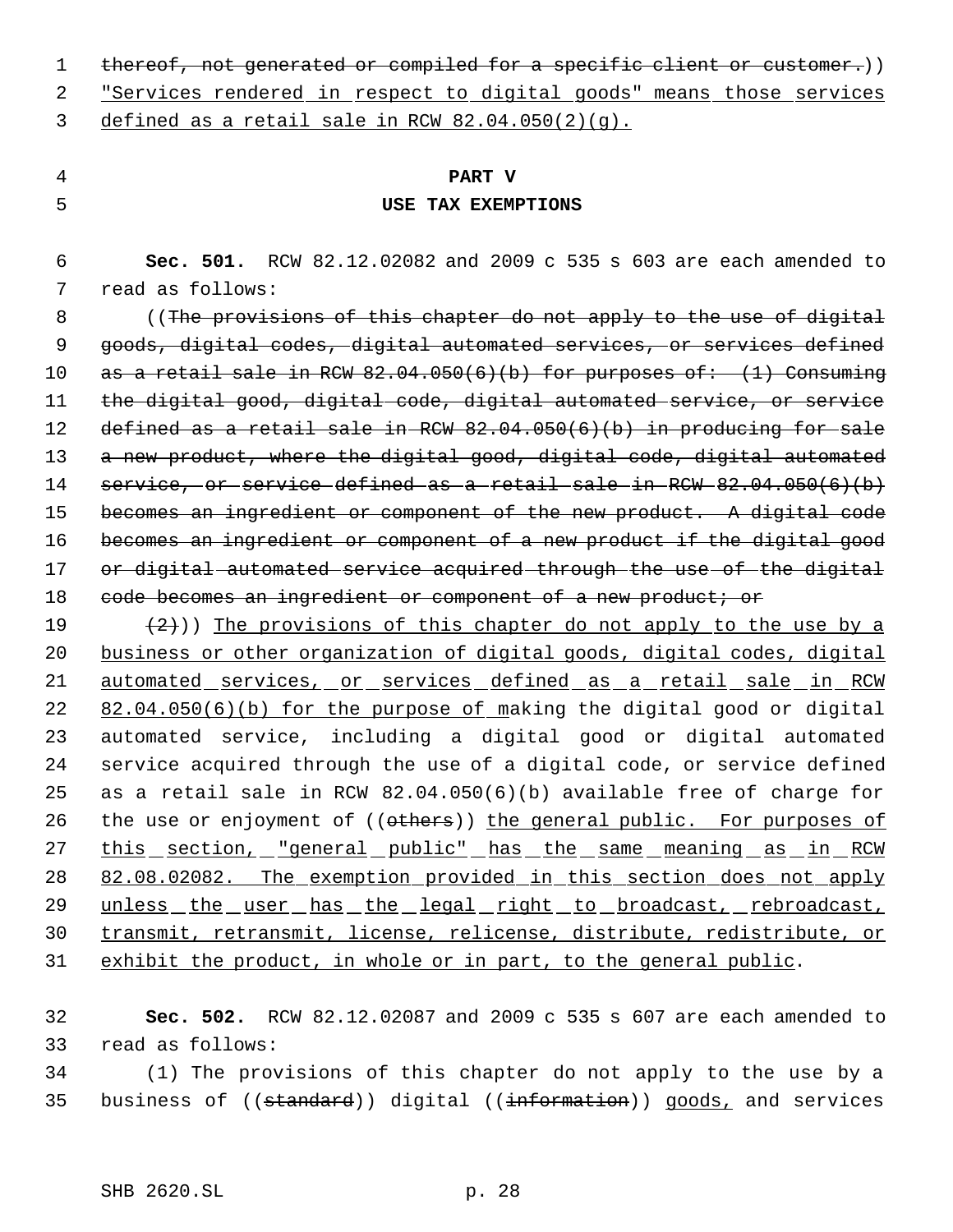1 rendered in respect to ((standard)) digital ((information)) goods, 2 where the ((standard)) digital ((information)) goods and services 3 rendered in respect to digital goods are used solely for business 4 purposes. The exemption provided by this section also applies to the use by a business of a digital code if all of the digital goods to be obtained through the use of the code will be used solely for business purposes.

 (2) For purposes of this section, the definitions in RCW 82.08.02087 apply.

### **PART VI**

# **BUNDLING OF DIGITAL PRODUCTS TO BE OBTAINED THROUGH THE USE OF A CODE THAT DOES NOT MEET THE DEFINITION OF DIGITAL CODE**

 **Sec. 601.** RCW 82.08.195 and 2009 c 535 s 801 and 2009 c 483 s 3 are each reenacted and amended to read as follows:

 (1) Except as provided in subsection (6) of this section, a bundled transaction is subject to the tax imposed by RCW 82.08.020 if the retail sale of any of its component products would be subject to the tax imposed by RCW 82.08.020.

 (2) The transactions described in RCW 82.08.190(4) (a) and (b) are subject to the tax imposed by RCW 82.08.020 if the service that is the true object of the transaction is subject to the tax imposed by RCW 82.08.020. If the service that is the true object of the transaction is not subject to the tax imposed by RCW 82.08.020, the transaction is not subject to the tax imposed by RCW 82.08.020.

 (3) The transaction described in RCW 82.08.190(4)(c) is not subject to the tax imposed by RCW 82.08.020.

 (4) The transaction described in RCW 82.08.190(4)(d) is not subject to the tax imposed by RCW 82.08.020.

 (5) In the case of a bundled transaction that includes any of the following: Telecommunications service, ancillary service, internet access, or audio or video programming service:

 (a) If the price is attributable to products that are taxable and products that are not taxable, the portion of the price attributable to the nontaxable products are subject to the tax imposed by RCW 82.08.020 unless the seller can identify by reasonable and verifiable standards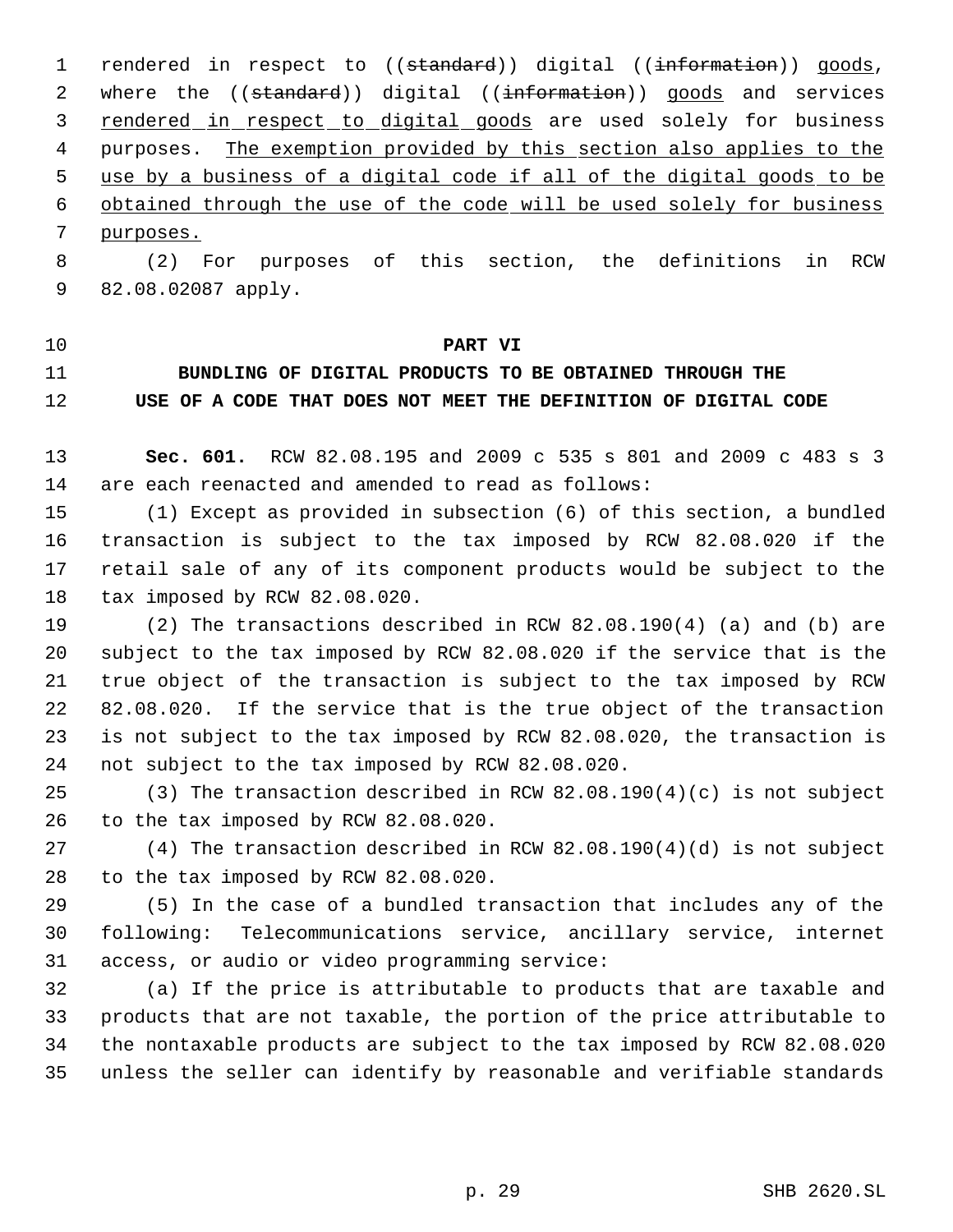the portion from its books and records that are kept in the regular course of business for other purposes including, but not limited to, nontax purposes;

 (b) If the price is attributable to products that are subject to tax at different tax rates, the total price is attributable to the products subject to the tax at the highest tax rate unless the seller can identify by reasonable and verifiable standards the portion of the price attributable to the products subject to the tax imposed by RCW 82.08.020 at the lower rate from its books and records that are kept in the regular course of business for other purposes including, but not limited to, nontax purposes.

 (6) The tax imposed by RCW 82.08.020 does not apply in respect to a bundled transaction consisting entirely of the sale of services or of services and prepared food, if the sale is to a resident, sixty-two years of age or older, of a qualified low-income senior housing facility by the lessor or operator of the facility. A single bundled transaction involving both spouses of a marital community or both domestic partners of a domestic partnership meets the age requirement in this subsection if at least one of the spouses or domestic partners is at least sixty-two years of age. For purposes of this subsection, "qualified low-income senior housing facility" has the same meaning as in RCW 82.08.0293.

 (7) In the case of the sale of a code that provides a purchaser 24 with the right to obtain more than one digital product( $(\tau)$ ) or one or 25 more digital products and ((which-may-also-include-the-right-to 26 obtain)) other products or services, and all of the products and services, digital or otherwise, to be obtained through the use of the code do not have the same sales and use tax treatment, for purposes of the tax imposed by RCW 82.08.020:

 (a) The transaction is deemed to be the sale of the products and services to be obtained through the use of the code; and

 (b)(i) The tax imposed by RCW 82.08.020 applies to the entire selling price of the code, except as provided in (b)(ii) of this subsection (7).

 (ii) If the seller can identify by reasonable and verifiable standards the portion of the selling price attributable to the products and services that are not subject to the tax imposed by RCW 82.08.020 from its books and records that are kept in the regular course of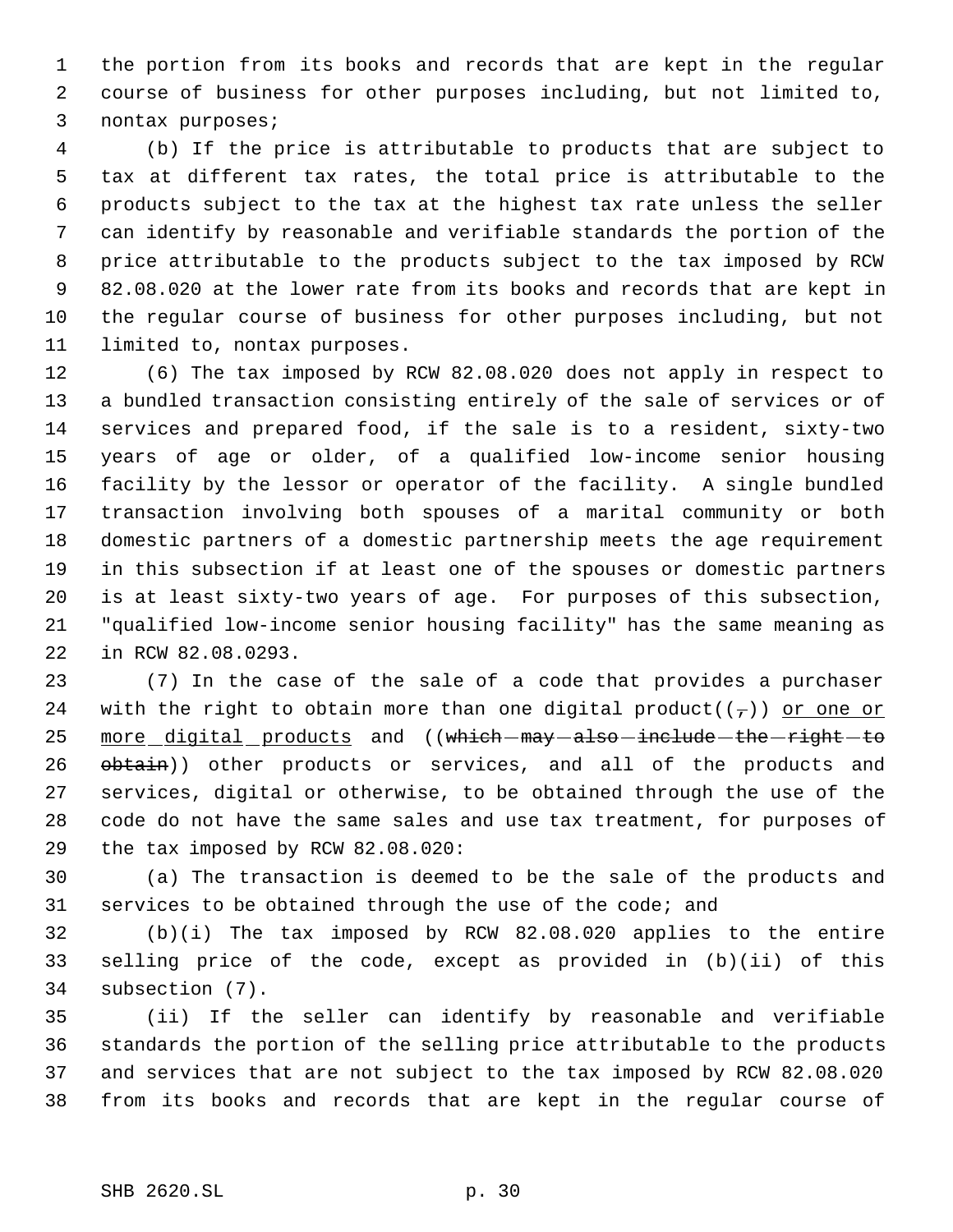business for other purposes including, but not limited to, nontax purposes, the tax imposed by RCW 82.08.020 does not apply to that portion of the selling price of the code attributable to the products and services that are not subject to the tax imposed by RCW 82.08.020 5 nor to that portion of the selling price of the code attributable to

- any digital goods, the sale of which is exempt under RCW 82.08.02087.
- 
- 

# **PART VII NEXUS**

 **Sec. 701.** RCW 82.32.532 and 2009 c 535 s 901 are each amended to read as follows:

11 (1) For purposes of the taxes imposed in this title, the department of revenue may not consider a person's ownership of, or rights in, 13 computer software as defined in RCW 82.04.215, including computer 14 software used in providing a digital automated service; master copies 15 of software; digital goods or digital codes residing on servers located in this state in determining whether the person has substantial nexus with this state.

 (2) For purposes of this section, "substantial nexus" means the requisite connection that a person has with a state to allow the state to subject the person to the state's taxing authority, consistent with the commerce clause of the United States Constitution.

# **PART VIII AMNESTY**

 **Sec. 801.** RCW 82.32.533 and 2009 c 535 s 1001 are each amended to read as follows:

 (1) Except as provided in subsection (2) of this section, no person may be held liable for the failure to collect or pay state and local sales and use taxes accrued before July 26, 2009, on the sale or use of 29 digital goods or of services defined as a retail sale in RCW 82.04.050(2)(a) and rendered in respect to digital goods.

 (2) Subsection (1) of this section does not relieve any person from liability for state and local sales taxes that the person collected from buyers but did not remit to the department of revenue.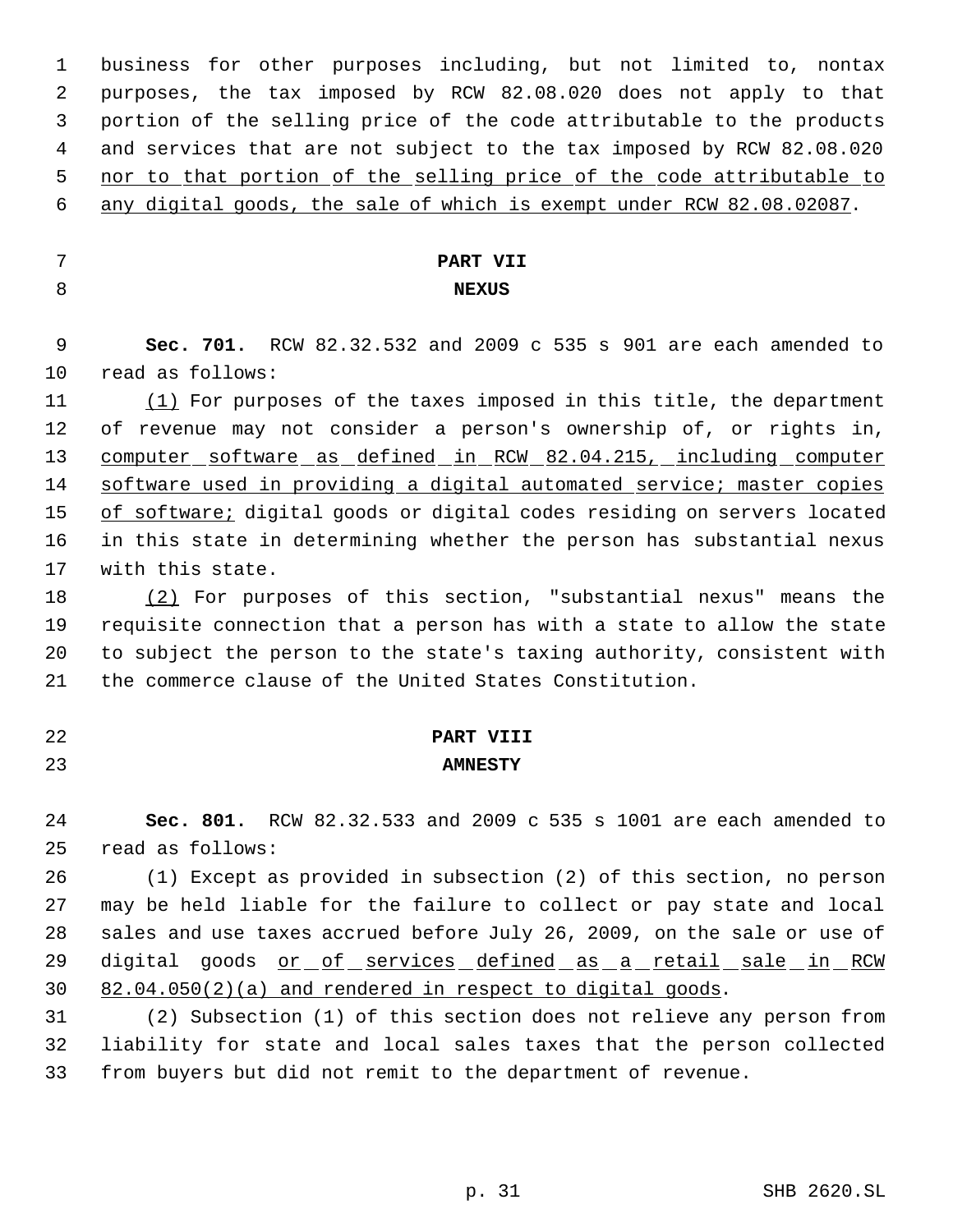(3) Nothing in this section may be construed as authorizing the refund of state and local sales and use taxes properly paid on the sale 3 or use, before July 26, 2009, of digital goods ((before July 26, 2009)) 4 or of services defined as a retail sale in RCW 82.04.050(2)(a) and 5 rendered in respect to digital goods.

 (4) A person is not entitled to a credit or refund of any business and occupation tax paid in excess of that properly due as a result of 8 the person paying tax on its income earned from the sale of eligible 9 digital products and services at the tax rate provided in RCW 82.04.290(2)(a) rather than the tax rate provided in RCW 82.04.250(1), unless the person requesting the credit or refund has paid the proper 12 amount of state and local sales taxes due on the sales of the eligible 13 digital products and services that generated the income in respect to which the business and occupation tax credit or refund is sought. For 15 purposes of this subsection, "eligible digital products and services" 16 means: (a) Digital goods; and (b) services defined as a retail sale in 17 RCW 82.04.050(2)(a) and rendered in respect to digital goods.

 (5) For purposes of this section, "digital goods" has the same meaning as in RCW 82.04.192.

**PART IX**

**MISCELLANEOUS**

 NEW SECTION. **Sec. 901.** If any provision of this act or its application to any person or circumstance is held invalid, the remainder of the act or the application of the provision to other persons or circumstances is not affected.

 NEW SECTION. **Sec. 902.** (1) Except as provided in subsection (2) of this section, this act applies both prospectively and retroactively to July 26, 2009.

 (2) Sections 202, 402, and 502 of this act, and those provisions of sections 401 and 501 of this act that eliminate the sales and use tax exemptions in RCW 82.08.02082 and 82.12.02082, apply prospectively only.